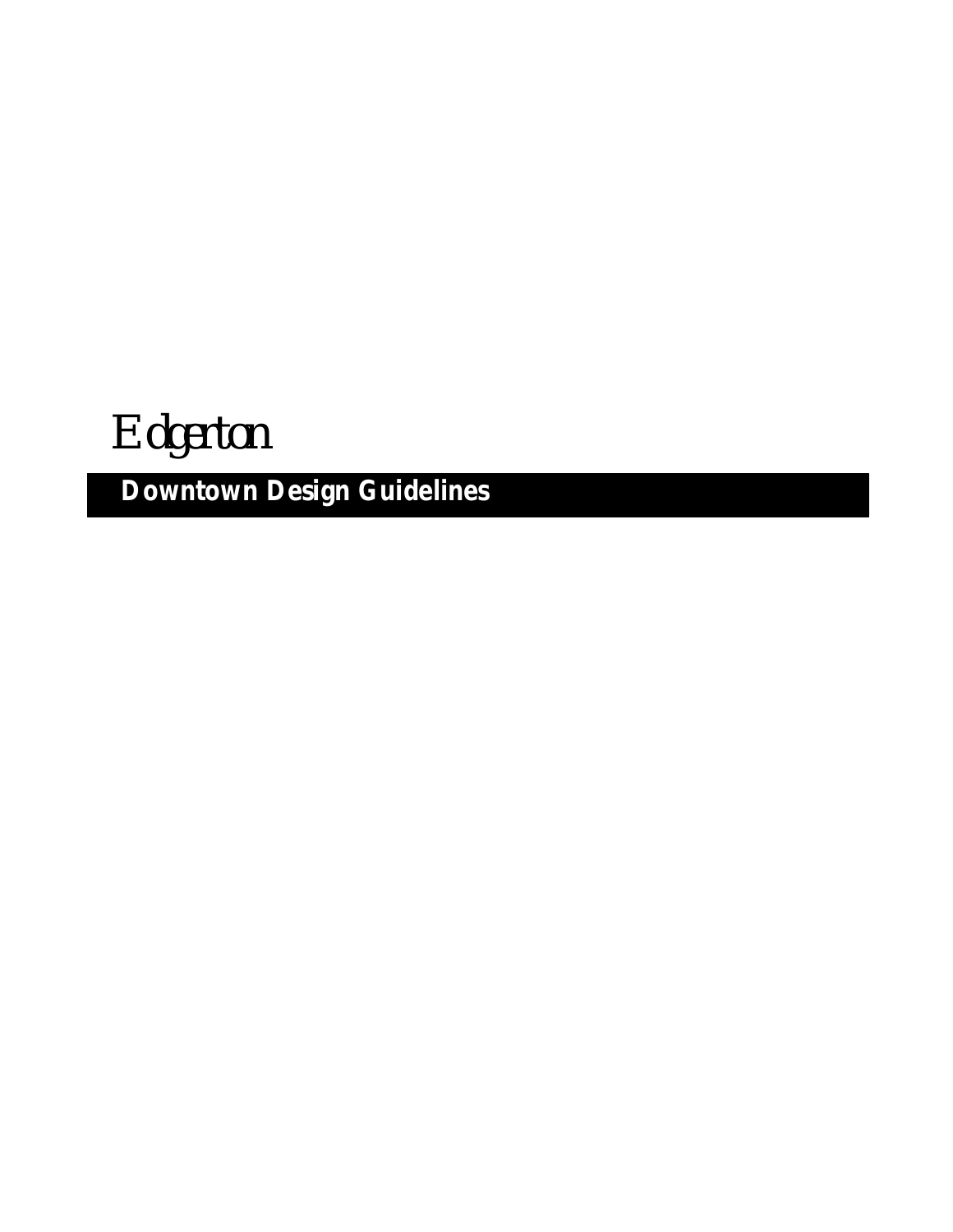*Edgerton*

## **Part One: Design Guidelines by Redevelopment Areas**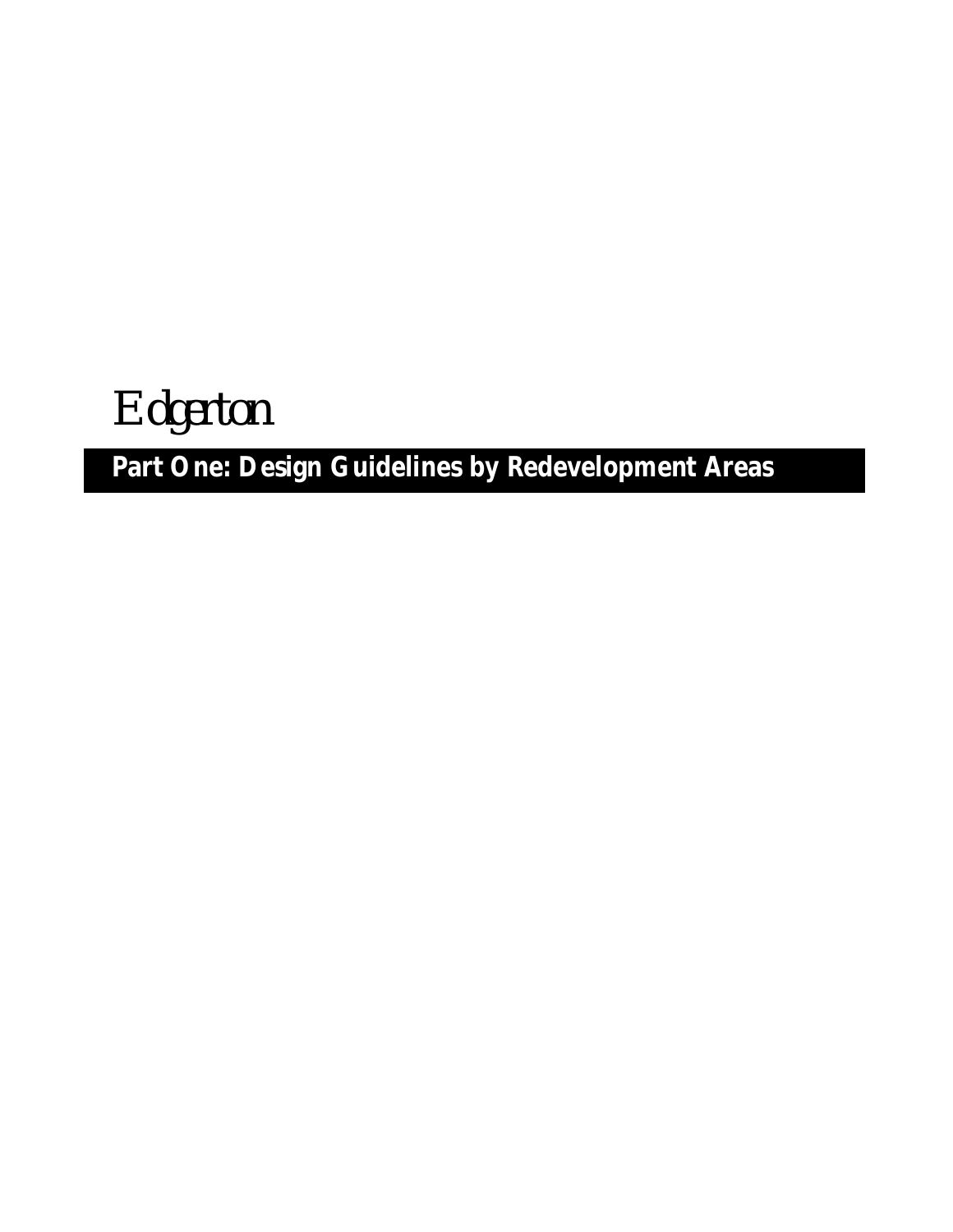*Edgerton*

### Main Street Commercial

- Quality commercial development and redevelopment
- Rehabilitation of historic warehouses and depot
- New development should be in keeping with surrounding historic architecture
- Parking located primarily in rear
- Street side parking should be adequately screened
- Provide pedestrian oriented connections to the Downtown
- Provide safe pedestrian crossings of Main Street at key intersections including Fulton Street and Lawton Street
- New commercial development:
	- One to one-and-a-half story height
	- Gable roof form, slope to match warehouse and lumber yard buildings
	- Some gabled facades should face Main Street
	- Brick or wood clapboard siding, compatible in color with warehouse buildings
	- Transparent area of facades should be at least 50%
	- Masonry chimneys and vents
	- Buildings accessible from front and rear
	- Service areas to be screened and/or integrated with building
	- Signage to be integrated with building (see signage design guidelines)

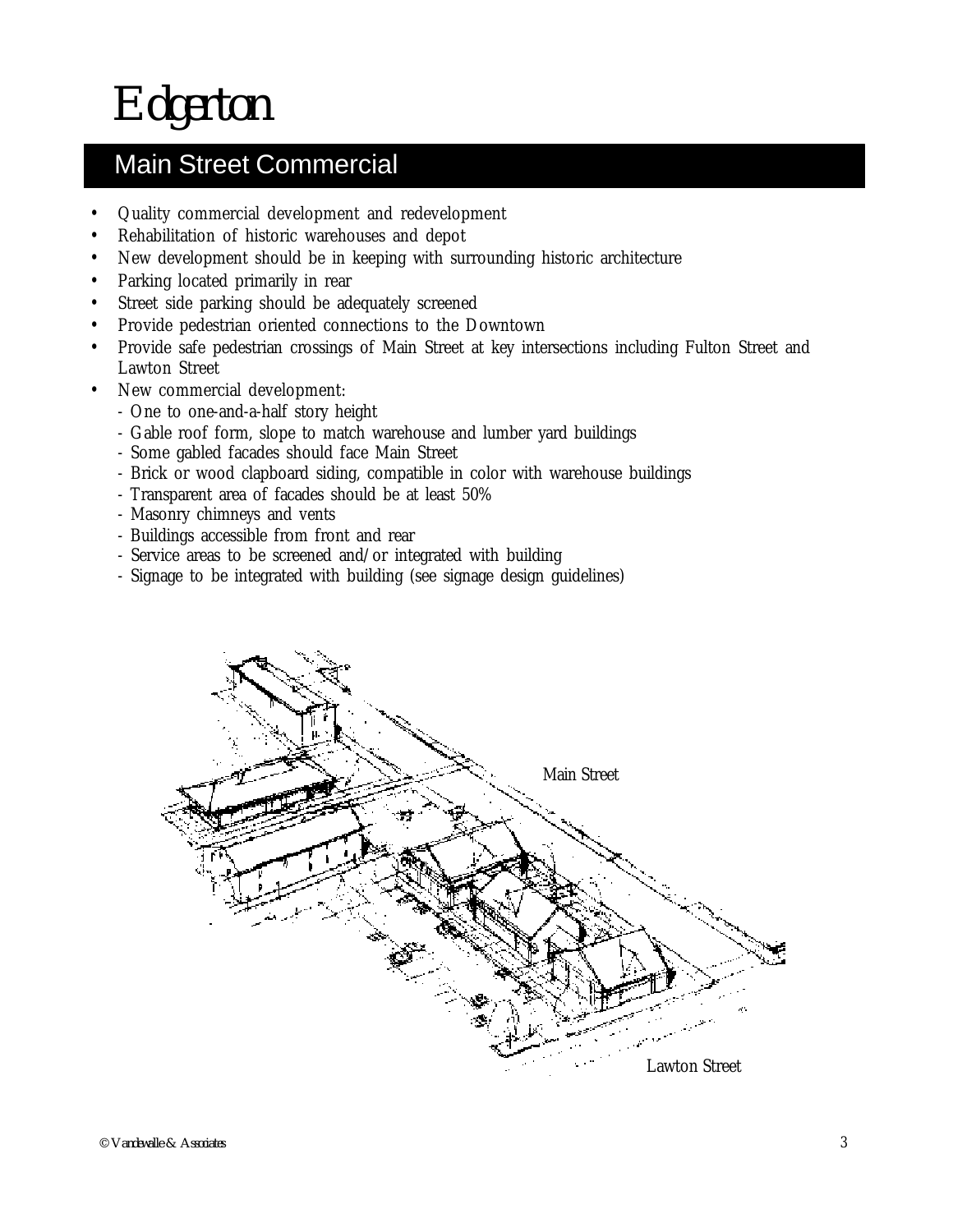### Warehouse District Mixed Use Residential

- Approximately 40-70 units
- Outdoor common space (courtyard) for residents with a high level of quality landscaping and amenities
- Pedestrian oriented site and building design
- Adequate screening from adjacent commercial and office uses
- Underground parking with a minimum of surface parking
- Architecture should be reminiscent of historic tobacco warehouses in terms of height, massing, orientation, materials, and roofline:
	- 2-3 story buildings
	- Gable roof form, slope to match warehouses
	- Masonry exterior finish, color compatible with warehouses
	- Consistent rhythm of windows
	- Stairwells and lobbies integrated into interior of building form

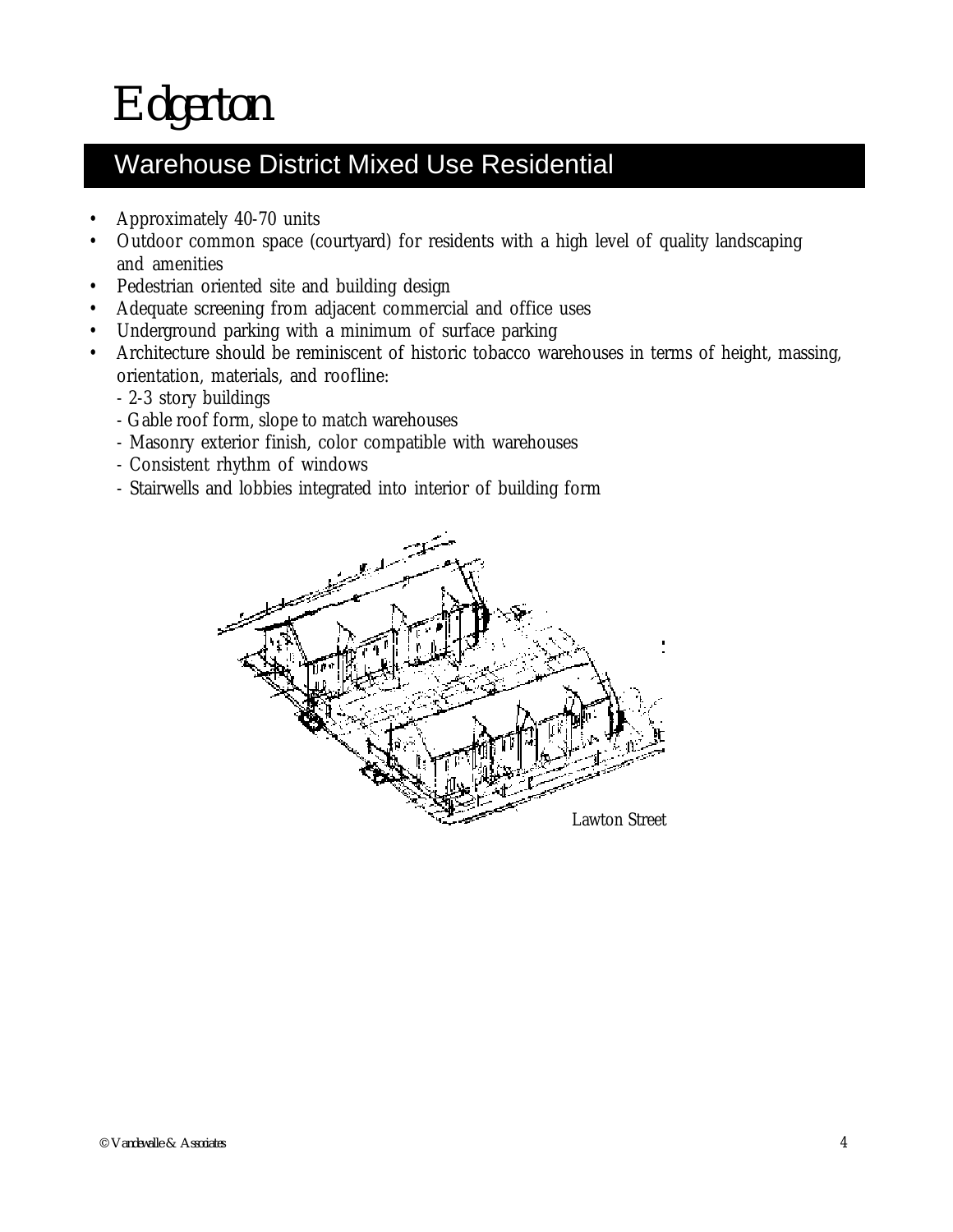*Edgerton*

## Swift Alley Commercial

- Maintain and improve small scale public street and pedestrian alley (22'-24' curb to curb) from Fulton Street to Lawton Street
- On-site kiln
- Pedestrian oriented site and building design
- Parking should be located at the rear of buildings or on-street
- Provide site for Pauline Pottery Museum
- Architecture should be reminiscent of historic craft businesses:
	- 2 story buildings
	- Combination of gable roof forms, shed roof porches permissible
	- Masonry or wood clapboard siding
	- Retail space in front of first floor must face Swift Alley, transparent facades
	- Working studio with observation area in rear of first floor
	- Residential use on second floor

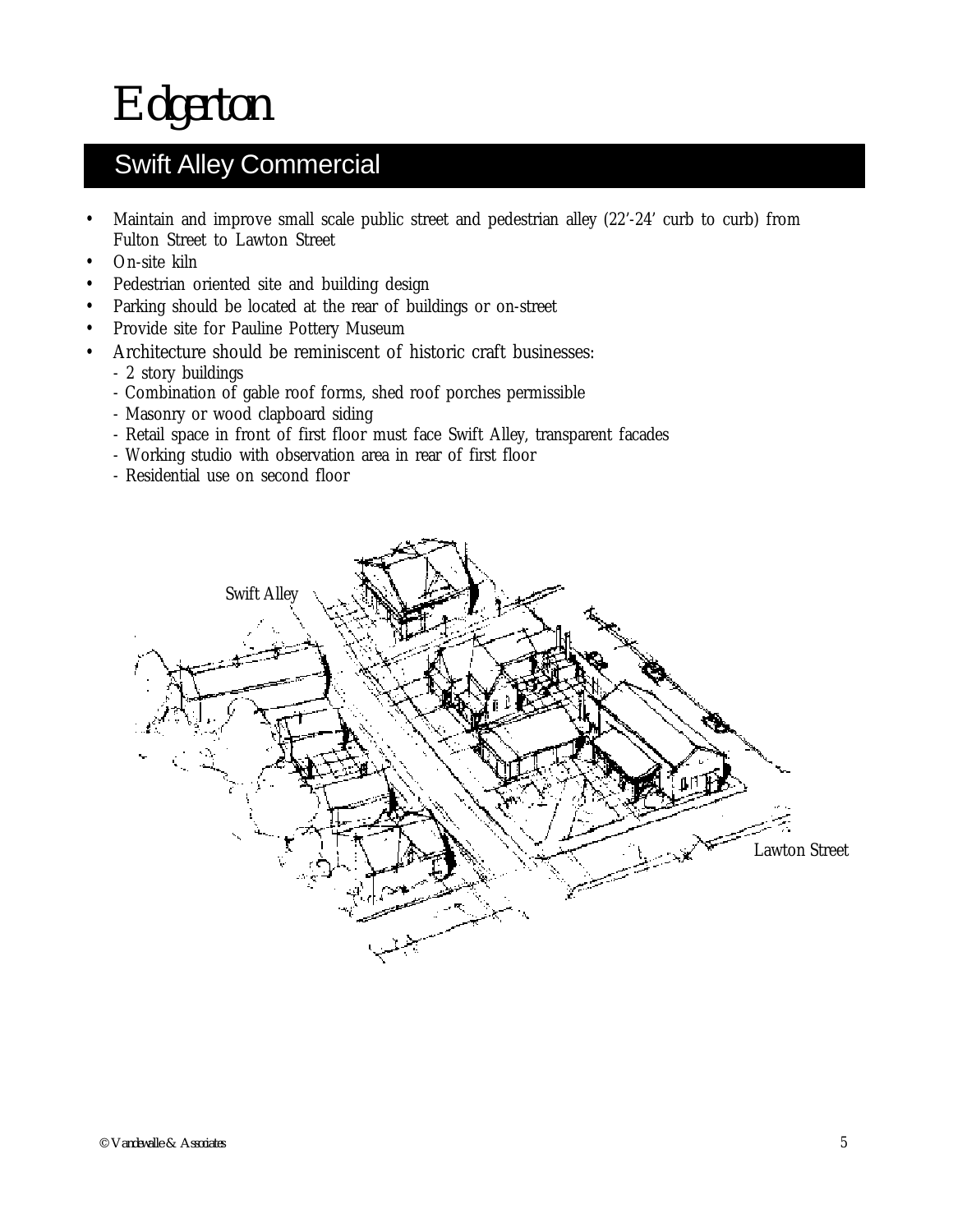### Fulton Street Commercial

- Quality commercial development and redevelopment
- Civic greenspace/public square across from historic facades
- Rehabilitation of Historic Warehouse and Depot
- New commercial development
- 2 buildings for retail/office
- Potential site for new restaurant
- Provide a strong connection, visual and physical, to the parking in rear
- Maintain on street parking
- New development should be in keeping with surrounding historic architecture and function for retail and office uses:
	- Two stories in height
	- Gable roof form, slope to match other warehouses
	- Gable end to face Fulton street
	- Masonry exterior finish
	- Building activity should be able to spill out onto the "square"
	- Storefront windows on lower level
	- Consistent rhythm of windows on upper level

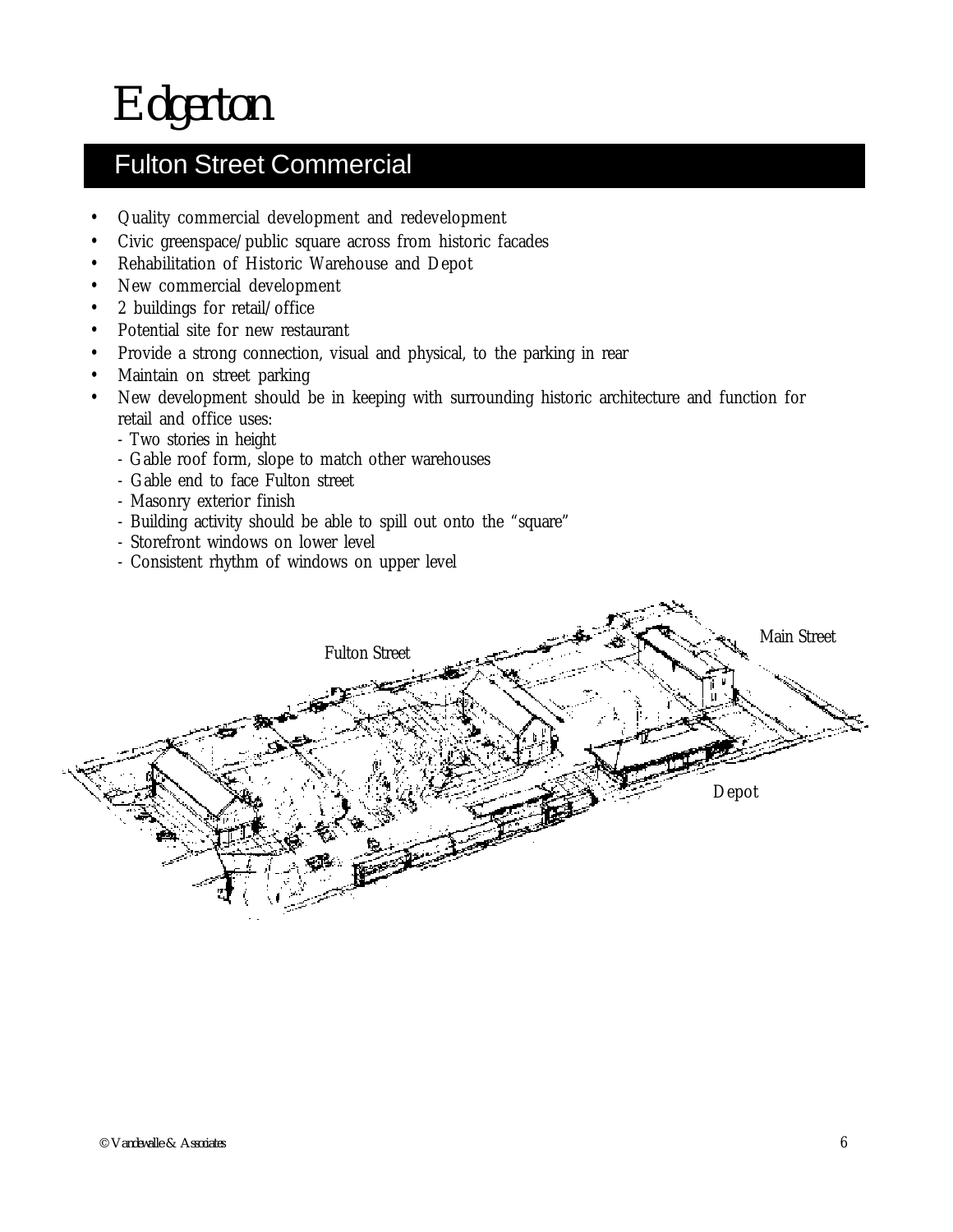*Edgerton*

## **Part Two: Design Guidelines by Development Types**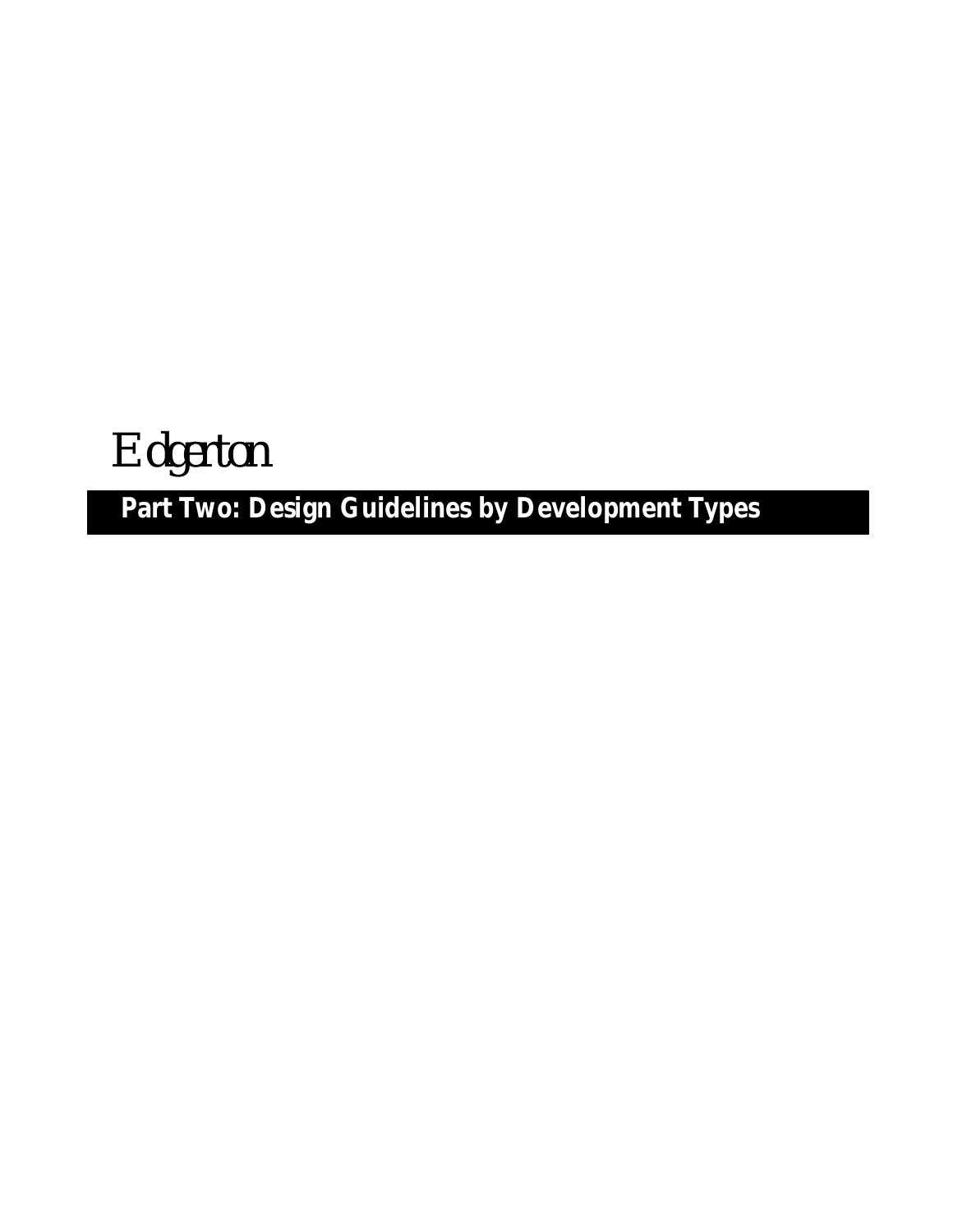### Central Business District Infill

The following guidelines are appropriate where the infill of a high-density commercial — as well as upper-story residential and office — property is desired. The guidelines are intended to help create viable and attractive properties which are harmonious with the existing central business district character.

- Pedestrian-scaled streetscapes
- Visible business activity
- Harmonious design
- Consistent building setback, width, and height as well as the consistent use of architectural features establish continuity with adjacent buildings and maintain the scale of existing building blocks and streetscapes.
- Transparent facades increase visibility of business information and activity from the sidewalk and street.
- Parking in the rear allows for convenient access by car while maintaining pedestrian-scaled experience at the front.

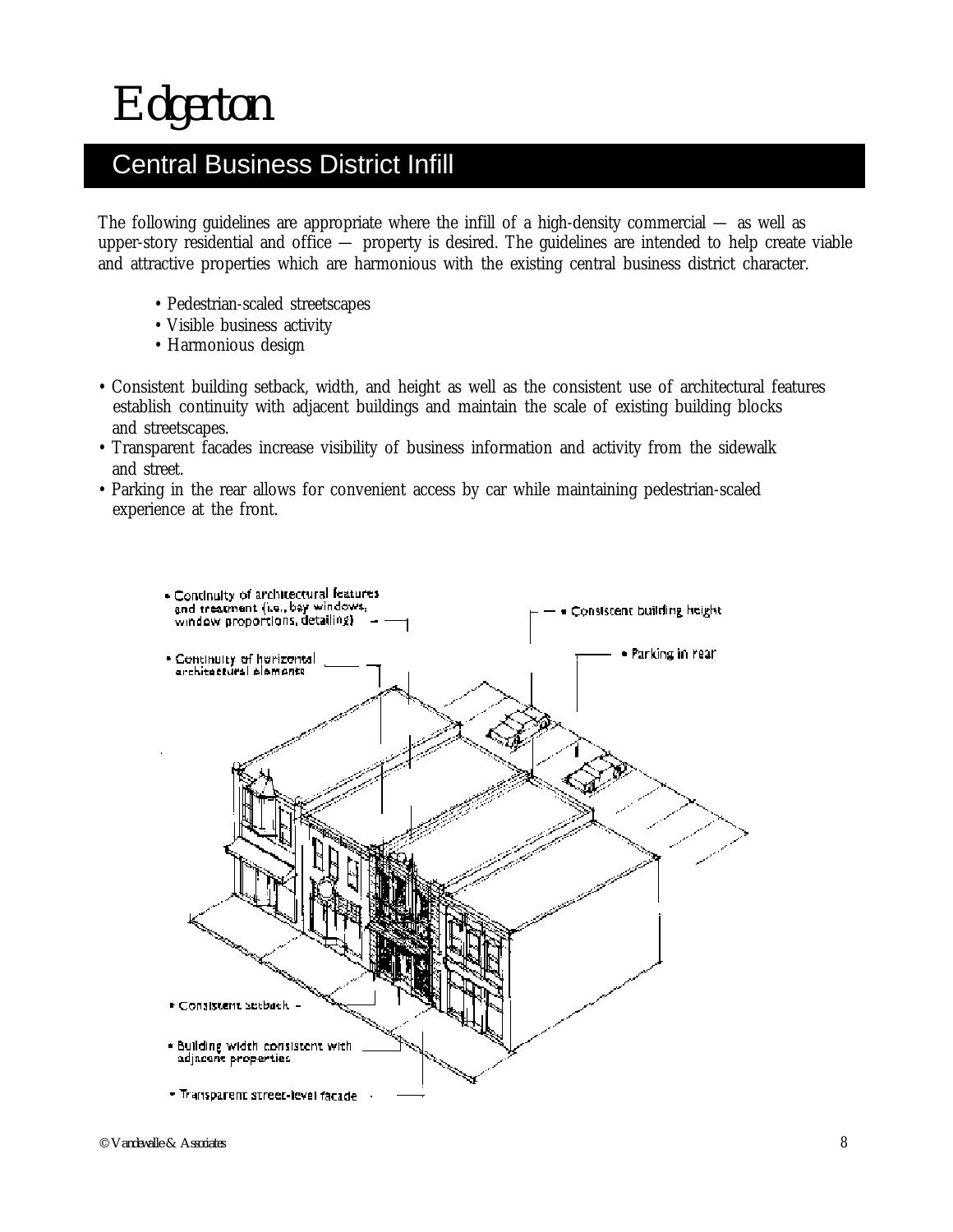### Corner Retail Lot

The following guidelines are appropriate for corner commercial lots. Corner lots are important because they are highly visible and accessible. The guidelines are intended to help create efficient, viable, attractive, and pedestrian-scaled, corner commercial development.

- Pedestrian-scaled streetscapes
- Building presence on street
- Convenient and coordinated parking and circulation
- Minimum setback uses development land efficiently and brings front entries near the pedestrian-scaled public sidewalk .
- Transparent facades increase visibility of business activity from the sidewalk and street. Integrated signage increases visibility of business name and reduces visual clutter of the streetscape.
- Architectural articulation (projections, recesses, detailing, etc.) of the corner defines the edge of two streets and increases the memorability of the businesses and the structure.
- Parking on the street and at the side and rear allows for convenient access by car.
- Screening of parking lots and service areas minimizes negative impacts.

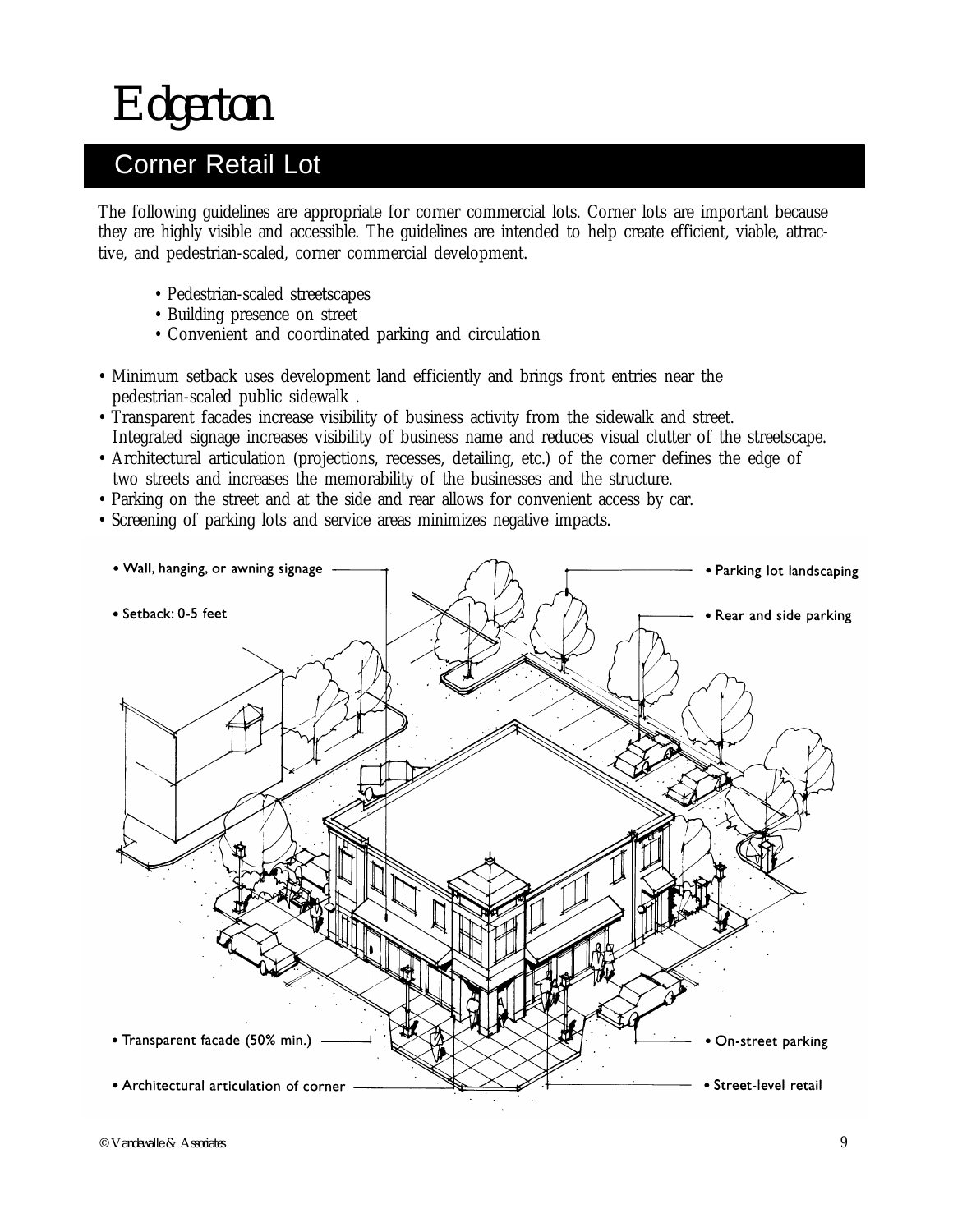## Typical Commercial Lot

The following guidelines are appropriate for typical commercial lots. The guidelines are intended to help create efficient, viable, attractive, and pedestrian-scaled commercial development.

- Visible business information
- Pedestrian-scaled and attractive streetscapes
- Convenient and coordinated parking and circulation
- Improved appearance through screening
- Minimum setback uses development land efficiently and brings front entries near the public sidewalk.
- Transparent facades increase visibility of business activity from the sidewalk and street.
- Integrated signage increases visibility of business name and reduces visual clutter of the streetscape.
- Access to adjacent sites increases accessibility to all businesses and reduces unnecessary duplicated drives and walks.
- On-site storm water infiltration reduces runoff leaving the site reducing the burden on stormwater systems.
- stormwater systems.<br>• Screening of parking lots and service areas minimizes negative impacts.
- minimum settement land efficiently and brings from the public side was appearance. • Screened mechanical equipment improves appearance.

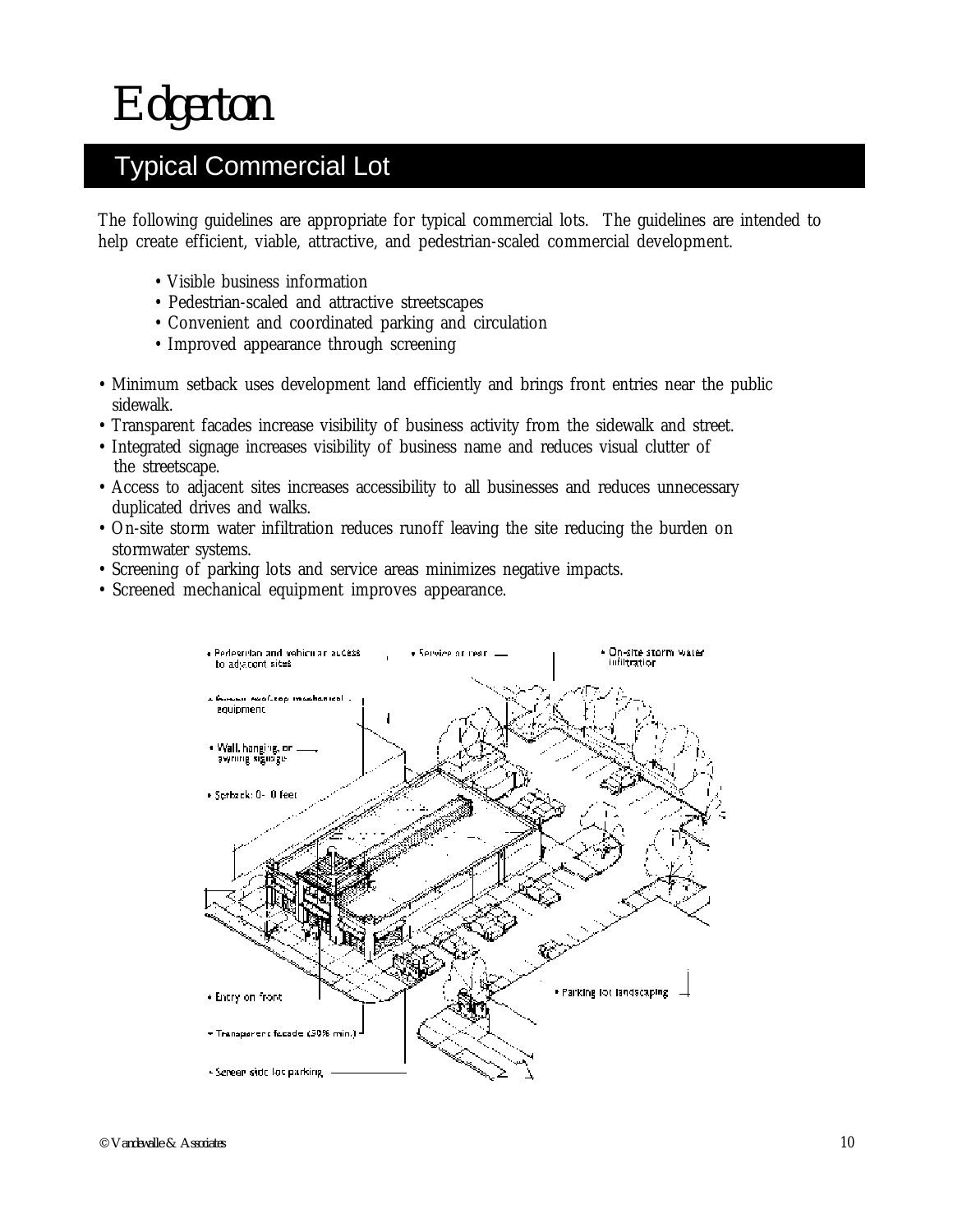### Residential: Multi-family

The following guidelines are appropriate where medium density housing is desired. The guidelines are intended to help create efficient, attractive, pedestrian-oriented residential development.

- Efficient use of development land
- Opportunities for interaction between neighbors
- Pedestrian-scaled streetscapes
- Minimum setbacks use development land efficiently and bring street-oriented entries near to the public sidewalk.
- Variation in setback dimensions define individual units and increase visual interest and privacy.
- Prominence of porch and front entries increase the opportunities for social interaction.
- Articulation of building facades and the use of landscaping, street trees, and lighting add interest to the streetscape.
- Shared open space maximizes available space per tenant.
- Parking, behind or below residential units, maximizes frontage of lot for pedestrian activity.

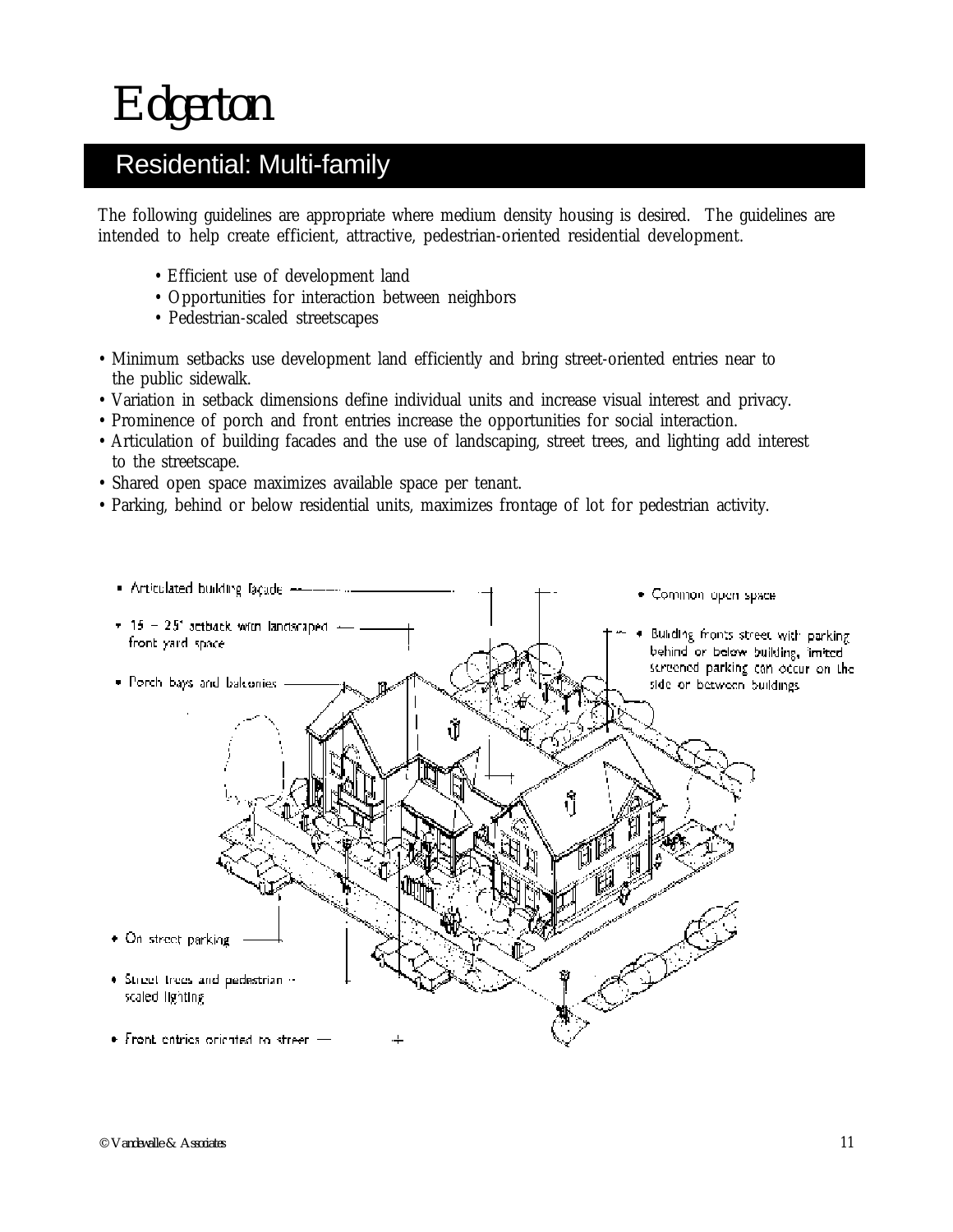### Urban Residential

The following guidelines are appropriate where high-density, urban-scaled housing is desired. The guidelines are intended to help create efficient, secure, and pedestrian-scaled residential development. Two-story "town house" type units are shown.

- Efficient use of development land
- Urban character
- Pedestrian-scaled streetscapes
- Opportunities for interaction between neighbors
- Inviting residential units
- Security and privacy
- Minimum setbacks use development land efficiently and bring front entries near the public sidewalk.
- Variation in setback dimensions avoid monotonous blocks, define individual units, and increase privacy and security.
- Fences or walls at the sidewalk and between front yards create intimate pedestrian-scaled spaces and increase privacy and security.
- Raised first floors increase privacy and security
- Articulated (projections, recesses, detailing, etc.) entries identify individual units and add interest to the town house facades.
- Parking, located under the first floors or at the rear, keep the street facade and front yard pedestrian-scaled.
- Front garages, when they must be used, should be of minimum width and not project in front of the remainder of the facade.

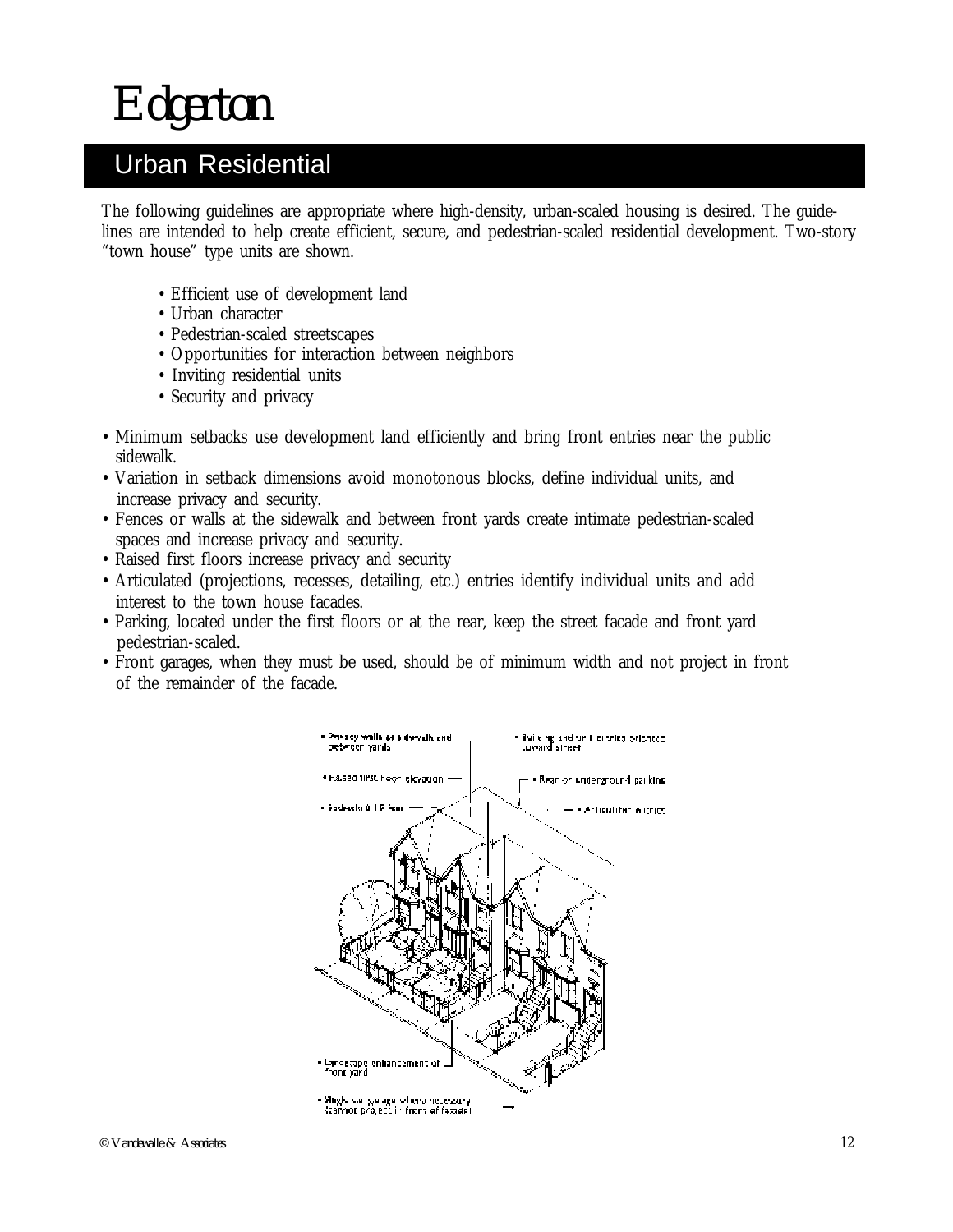*Edgerton*

## **Part Three: Design Guidelines by Design Element**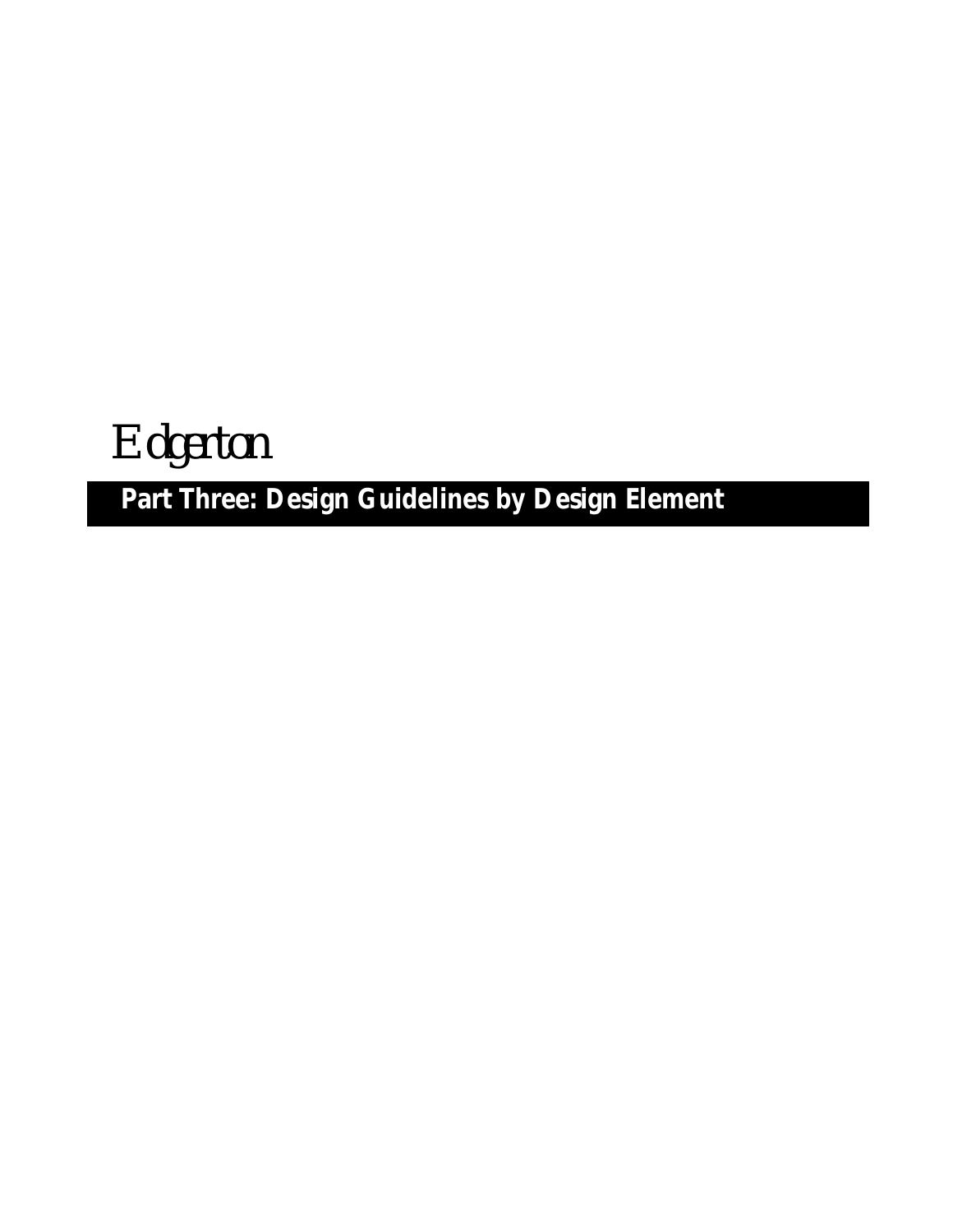*Edgerton*

### Building Form: Height

*Building height is a primary factor in determining the sense of scale of an area. Discrepancies in height can be obvious and visually incompatible within the context of the block.*

### Performance Guidelines

• Maximize compatibility of building scale with existing buildings in the immediate area.

#### Design Guidelines

• Infill facades should maintain a similar or compatible height as their neighbors in order to preserve the visual rhythm of the surrounding area.





Or This...

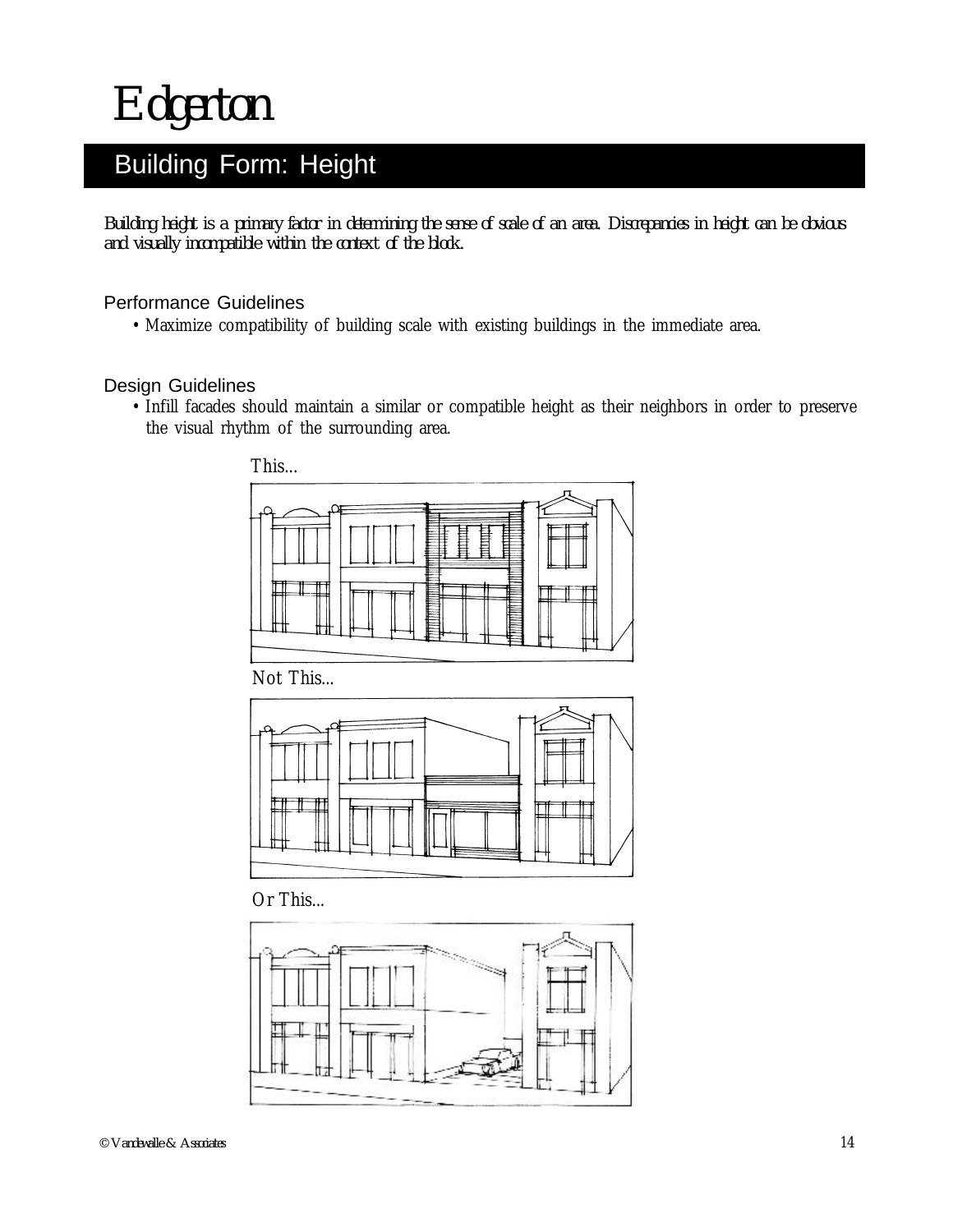*Edgerton*

### Building Form: Infill

*New construction in an existing block or neighborhood can impact on the area's coherency and character.*

#### Performance Guidelines

- New construction should not conflict with or detract from existing character.
- New construction should not conflict with or detract from existing character.<br>• New development should be sensitive to existing physical and visual patterns.

#### Design Guidelines

• The decisions on building setback, height, width, detailing, materials and color of new buildings should be based on maintaining the current visual rhythm of the street facade. The successful blending of these elements can determine whether or not the new building will maintain the character of the street facade. (See additional guidelines regarding above design considerations)





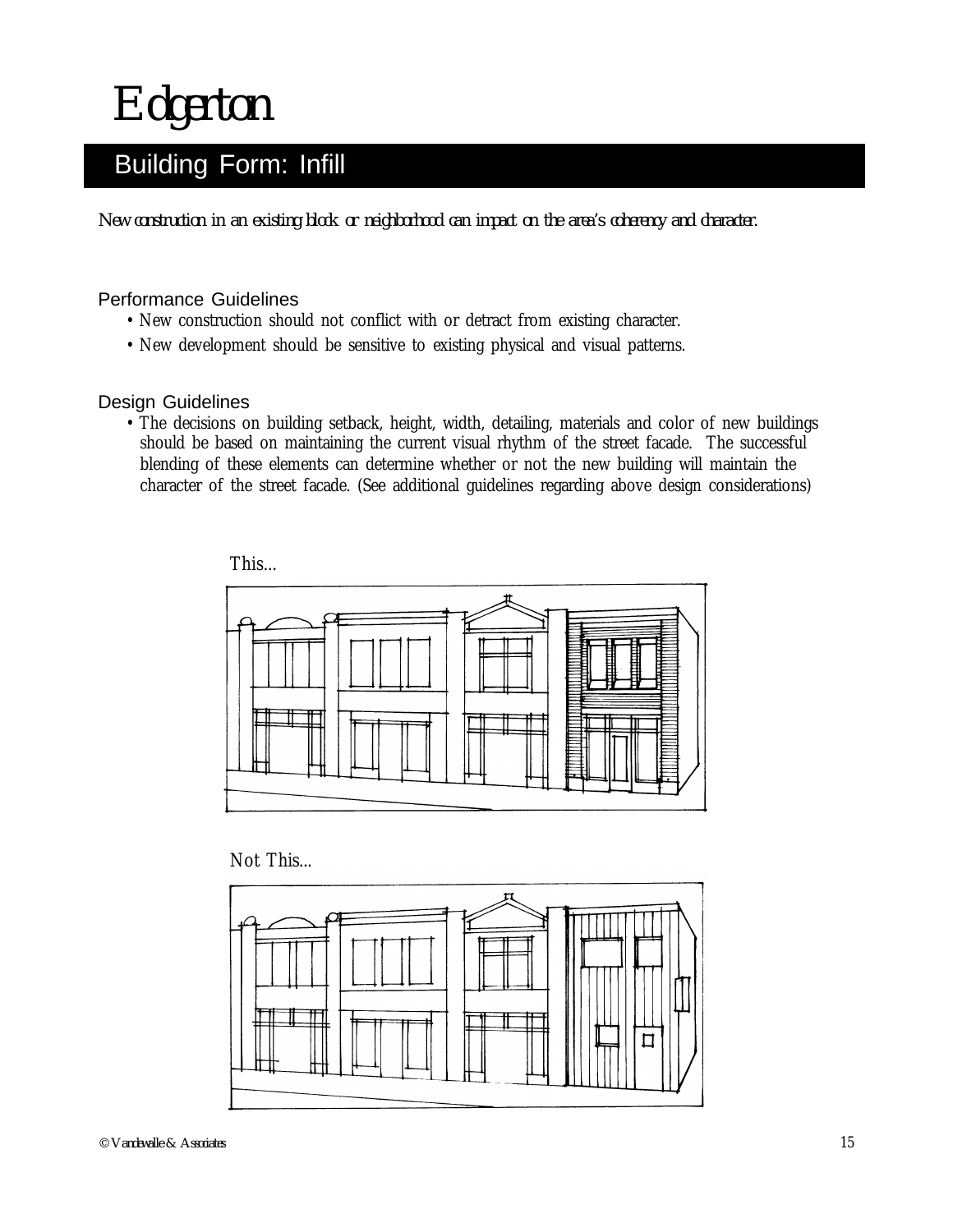*Edgerton*

### Building Form: Upper & Lower Stories

*Because the use of multi-story buildings often varies, upper and lower stories often vary in their treatment over time. The integrity of the building as a whole depends on the appropriate treatment of the upper and lower stories.*

- Performance Guidelines<br>• Architecturally unify multi-story buildings.
	- Reflect the different uses supported by a single building through the different treatment of the upper and lower stories.

Design Guidelines

- Maintain the distinction between the upper and lower floors.
- Rhythm of ground floor shall harmonize with rhythm of upper stories
- The first floor should be transparent (through the use of display windows) and inviting to the public, while upper stories may be less transparent.
- Typically, the first floor retains a largely transparent character, while the upper story has a more solid quality to it. The difference is seen in the proportion of storefront windows to the smaller upper story windows. The line achieved by a consistent first-floor height helps to establish a sense of scale for pedestrians.

This...



Not This...



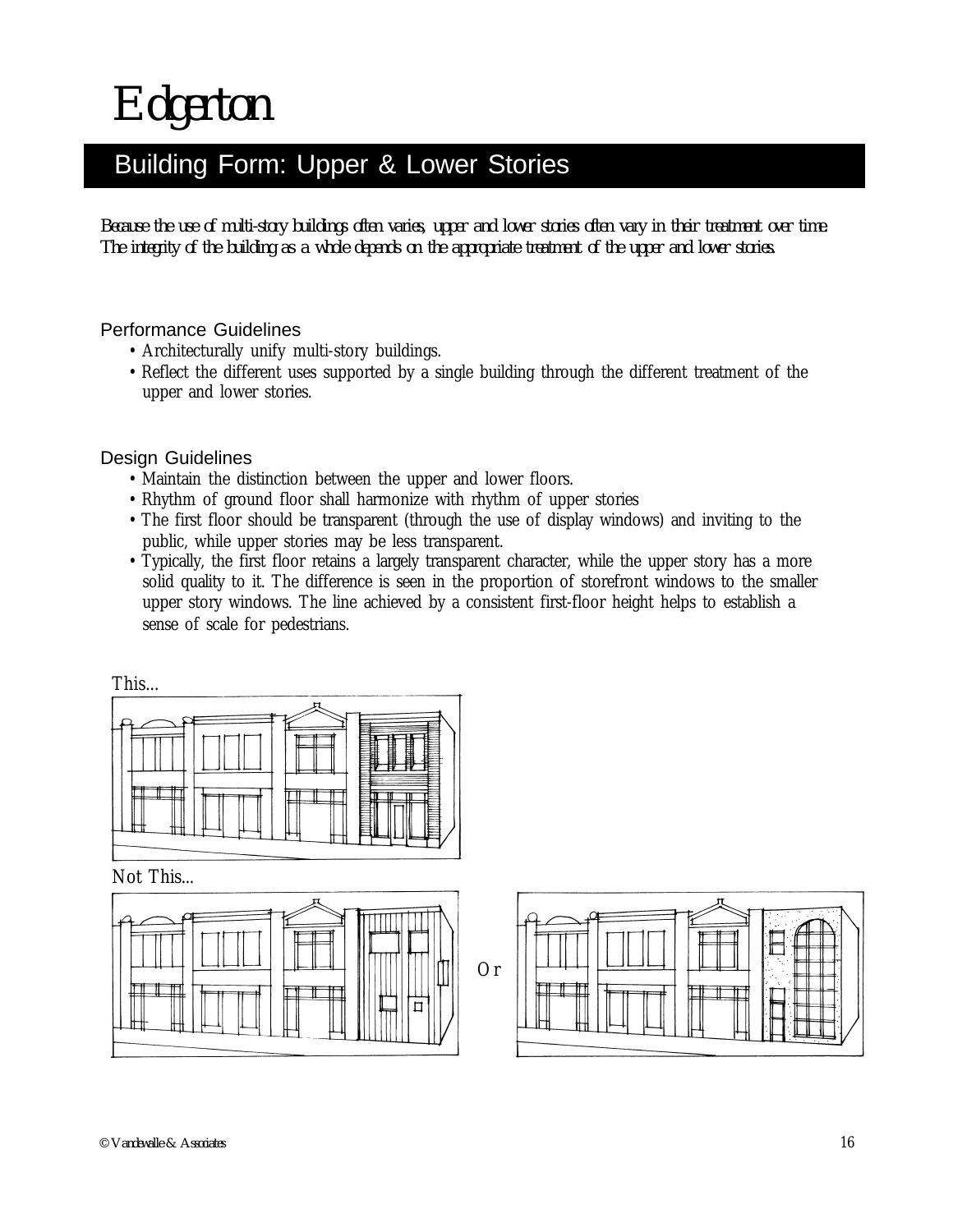*Edgerton*

## Building Form: Width

*Building width is a primary factor in expressing the rhythm of a street's facades.*

### Performance Guidelines

• Maintain the consistency of building widths in an architectural block.

#### Design Guidelines

- Match the width dimension of existing buildings.
- If a new building will be placed on a number of lots, the established horizontal rhythm can be maintained through the division of the structure into smaller bays.



Not This...

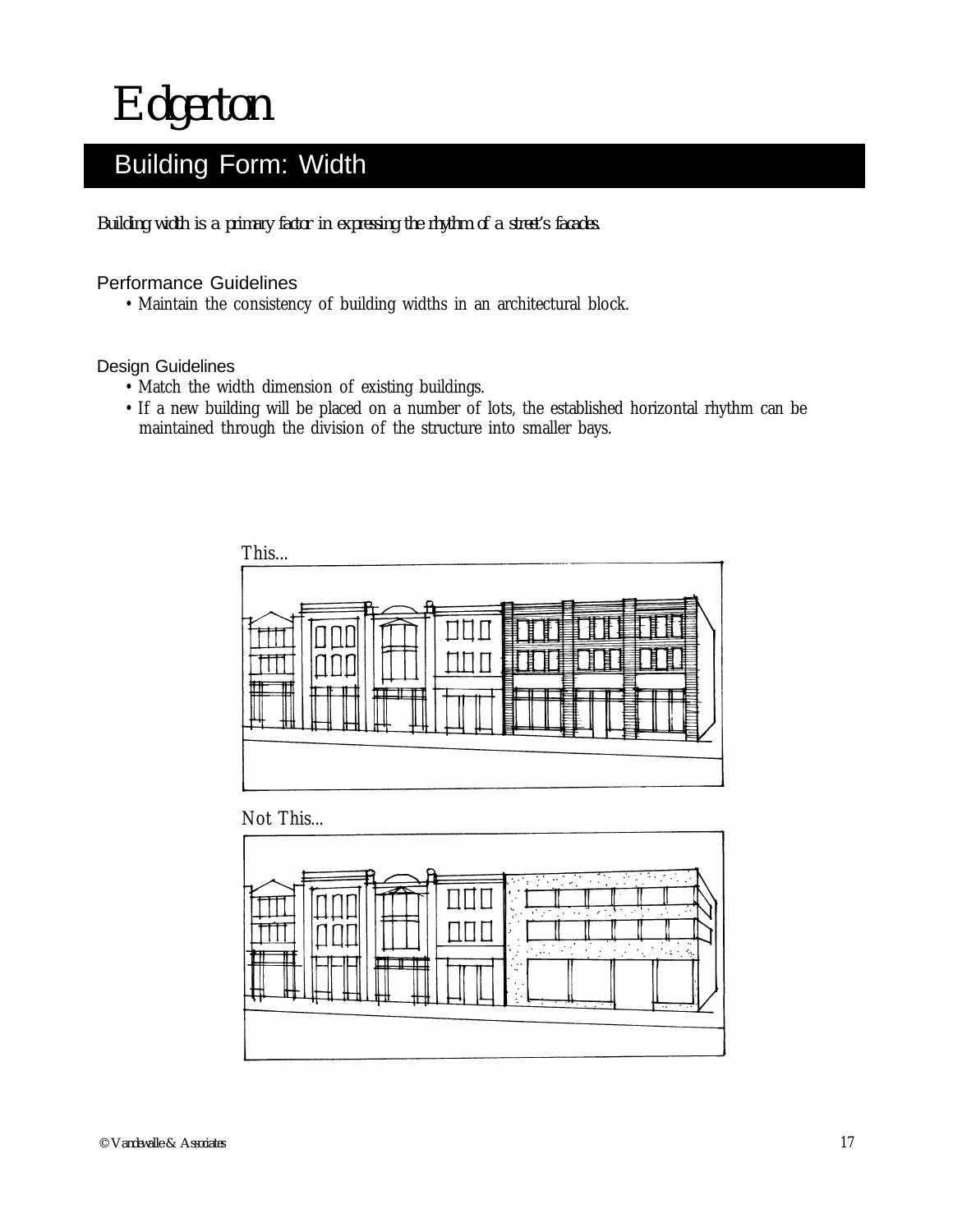### Building Elements: Traditional Elements

*Existing architectural design elements are a rich source of design detailing.*

### Performance Guidelines

• Create historic continuity and unity to the downtown

- Incorporate traditional facade components in new construction.
- The use of some or all of the following can help unify the overall street facade (whenever possible, align with others in the block):
	- Kickplate as a base to the store front
	- First floor display window
	- Transom
	- Parapet cap or cornice
	- Recessed Entry
	- Sign Band

| Parapet Cap or Cornice<br>Pilasters |  |
|-------------------------------------|--|
| Sign Band<br>Transom                |  |
| Display Window —<br>Recessed Entry  |  |
| Kickplate                           |  |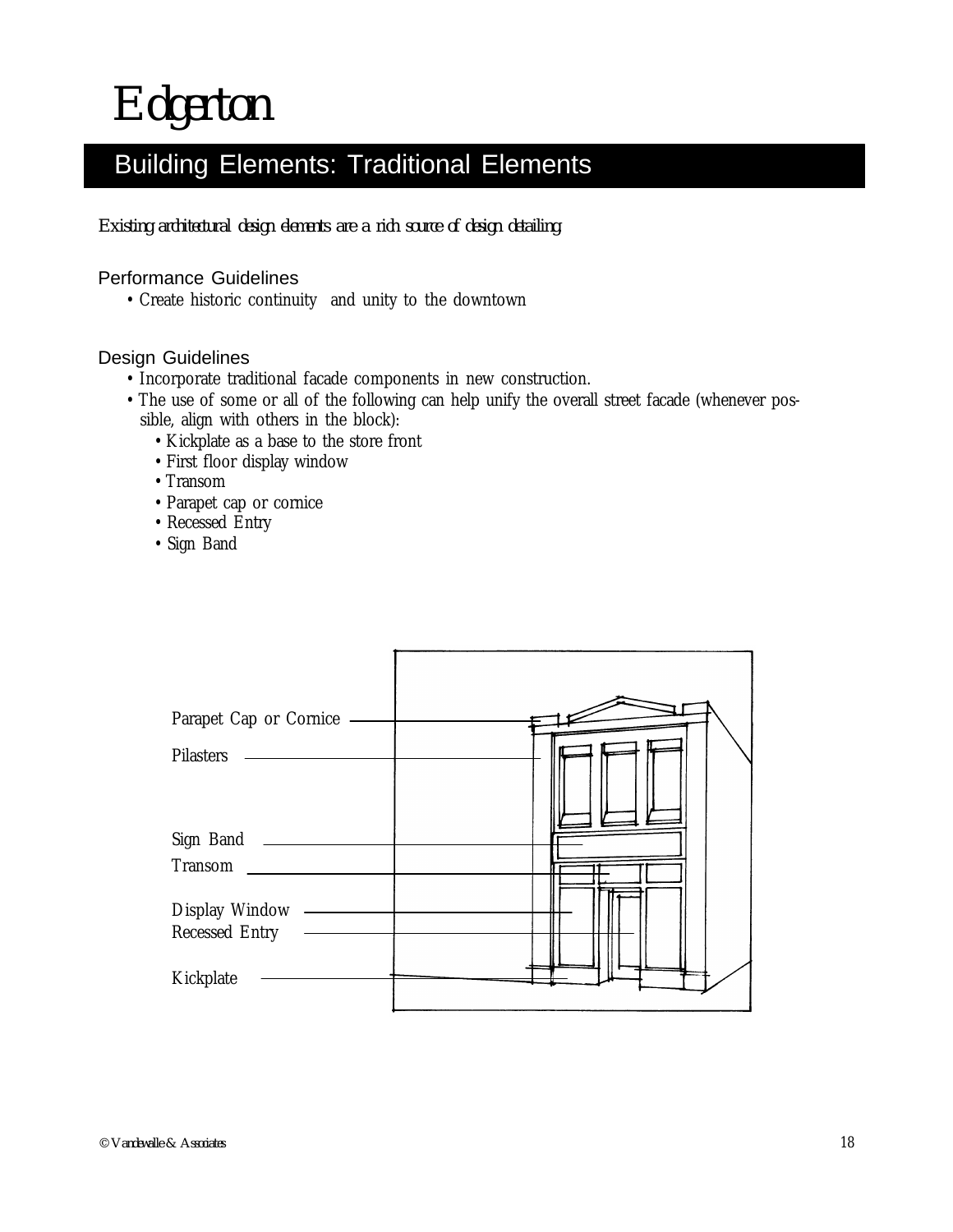### Building Elements: Vertical Rhythms

*Vertical rhythms created by building widths and the design and location of architectural openings and features can influence the coherency of a block of buildings.*

### Performance Guidelines

• Maintain continuity of vertical rhythms.

### Design Guidelines

- If a new building will be placed on a number of lots, the established horizontal pattern can be maintained through the division of the structure into vertical smaller bays.
- New infill structures should also preserve the same width as the surrounding buildings.



Not This...

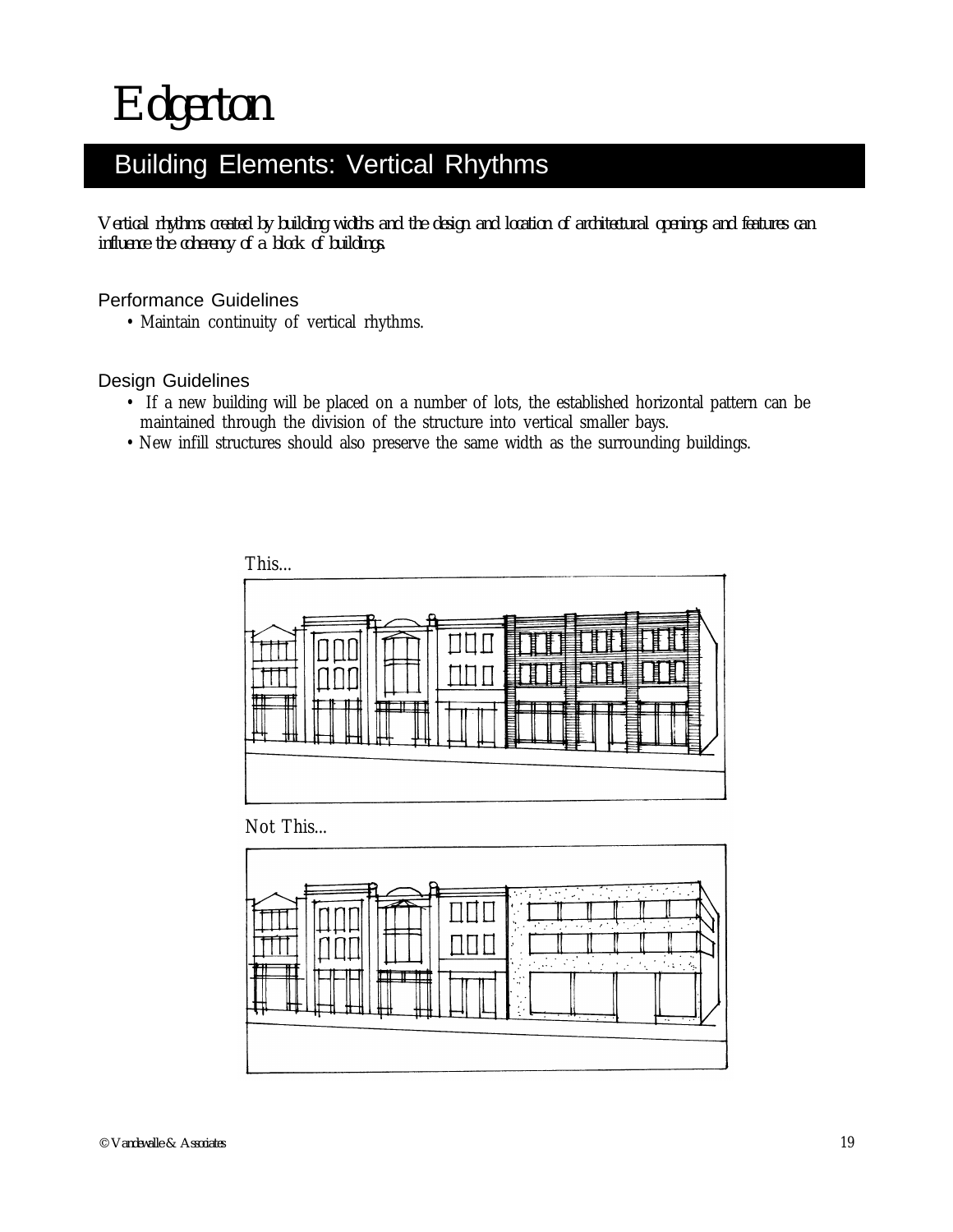### Building Elements: Horizontal Rhythms

*The design and location of architectural openings and features relative to existing horizontal patterns can influence the continuity of a block*

### Performance Guidelines

- Establish a sense of scale for pedestrians.
- Establish a sense of scale for pedestrians.<br>• Establish a sense of continuity between adjacent properties.

- The upper story windows should reflect the same rhythm, character, and height as the windows of the adjoining buildings.
- Horizontal building detailing such as sills, headers, transoms, cornices, signage bands shall be compatible in design and elevation with those of existing buildings in the immediate area.

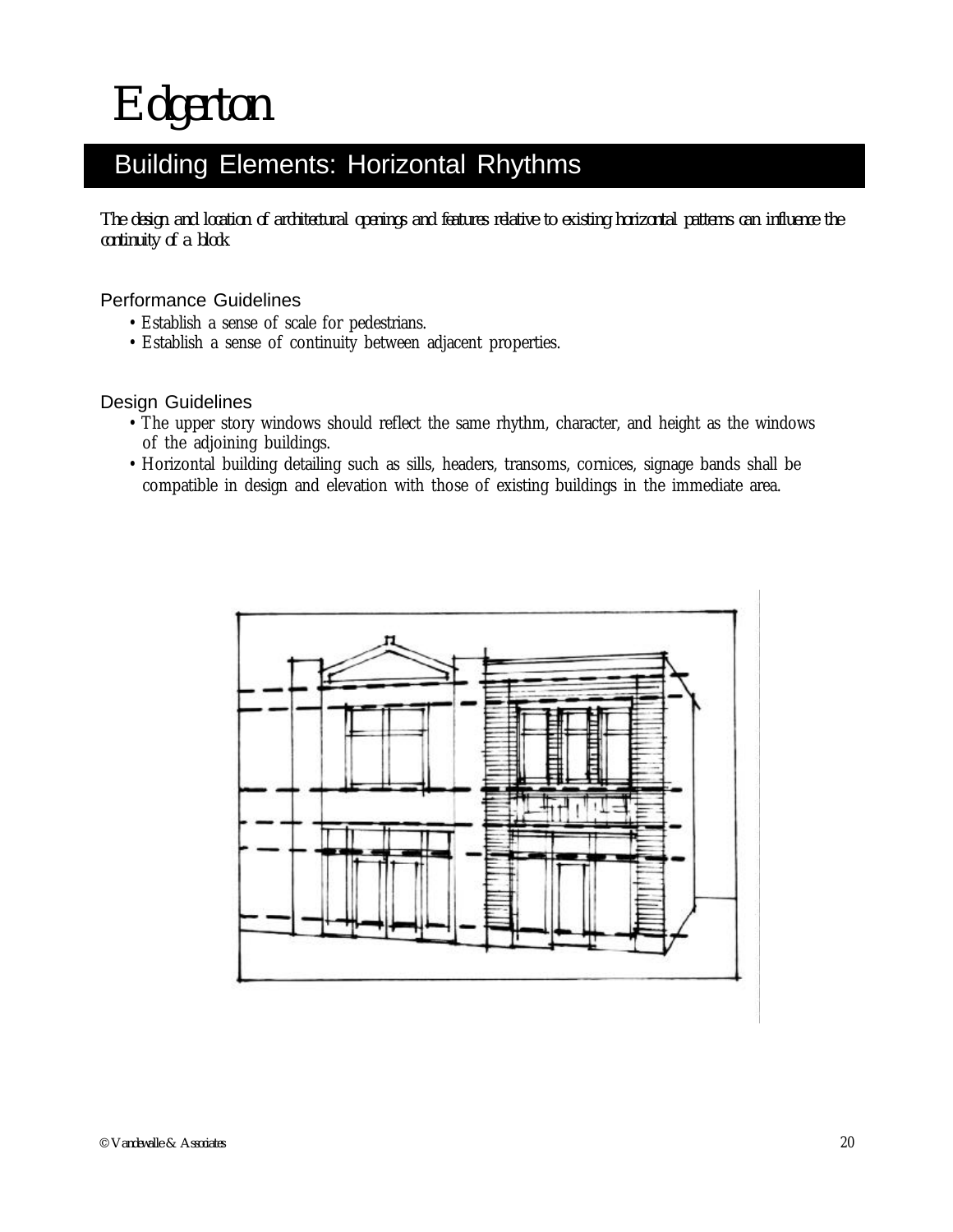### Building Elements: Detailing

*Detailing can help achieve a desired sense of scale and character as well as compatibility with adjacent buildings.*

### Performance Guidelines

- Create appropriate scale (pedestrian, auto, etc.) through detailing.
- Create continuity with adjacent buildings through detailing.

- Consider using architectural elements from adjoining buildings to establish a sense of continuity.
- Building detailing including sills, headers, transoms, cornices, signage bands shall be compatible in design and elevation with those of existing buildings in the immediate area.
- Avoid large flat, blank surfaces without windows or architectural details, particularly at pedestrian levels.
- The infill structure should reflect both the ratio of window to solid wall area and the size and proportion of windows and door openings of the surrounding buildings.

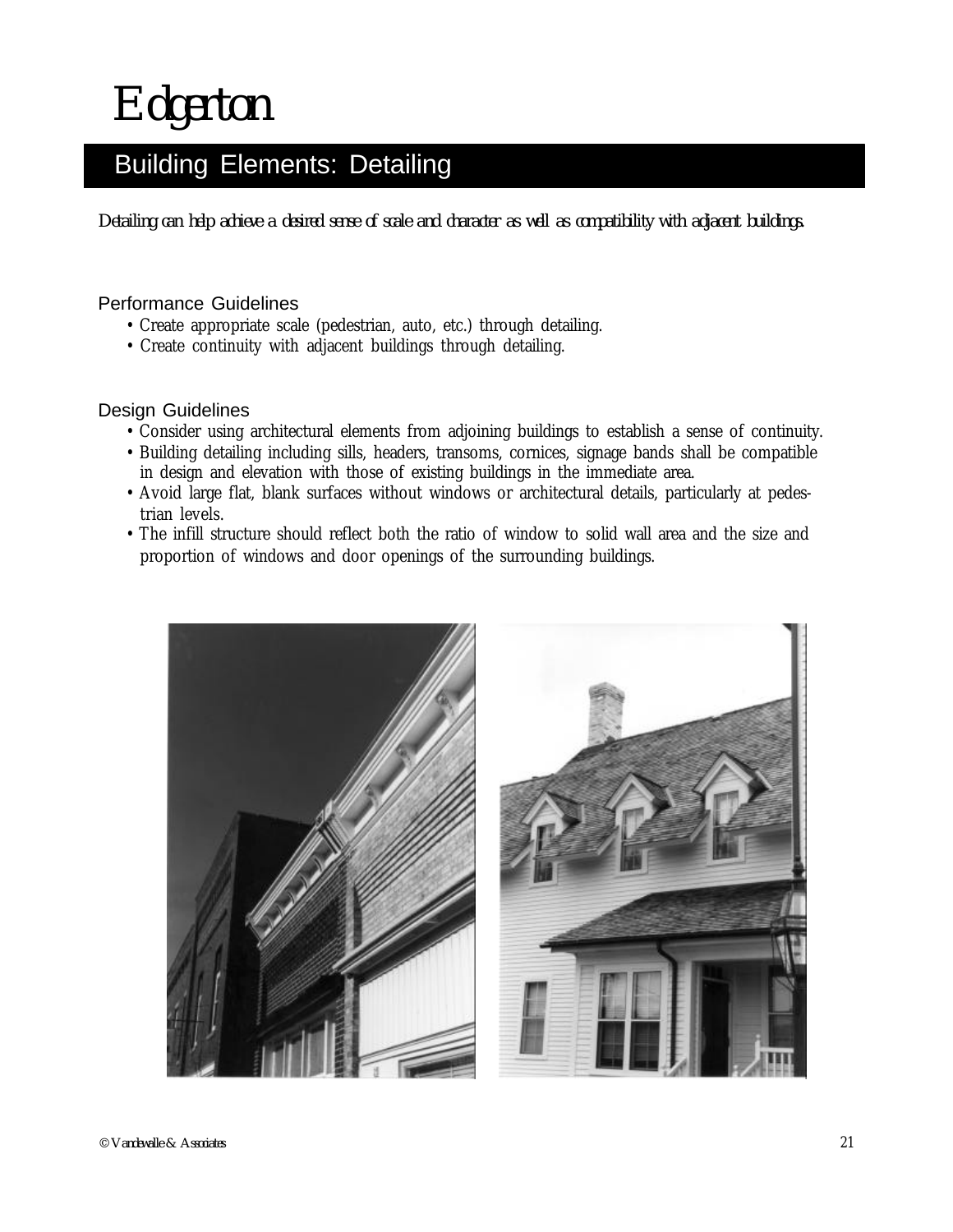### Building Elements: Storefront

*The storefront is the most important element of a commercial facade. The design of the storefront affects the perception of the business, the functinal interaction of the business and the public, and the character of the street.*

- Performance Guidelines<br>• Building storefronts should be inviting to the public.
	- Activity and displays inside the place of business should be visible to the street.

- At least 75 percent of the first floor street-side facade should be transparent (through the use of display windows).
- Establish a consistent first-floor height (storefront height) to establish a sense of scale for pedestrians.
- Rhythm of store floor should harmonize with rhythm of upper stories.

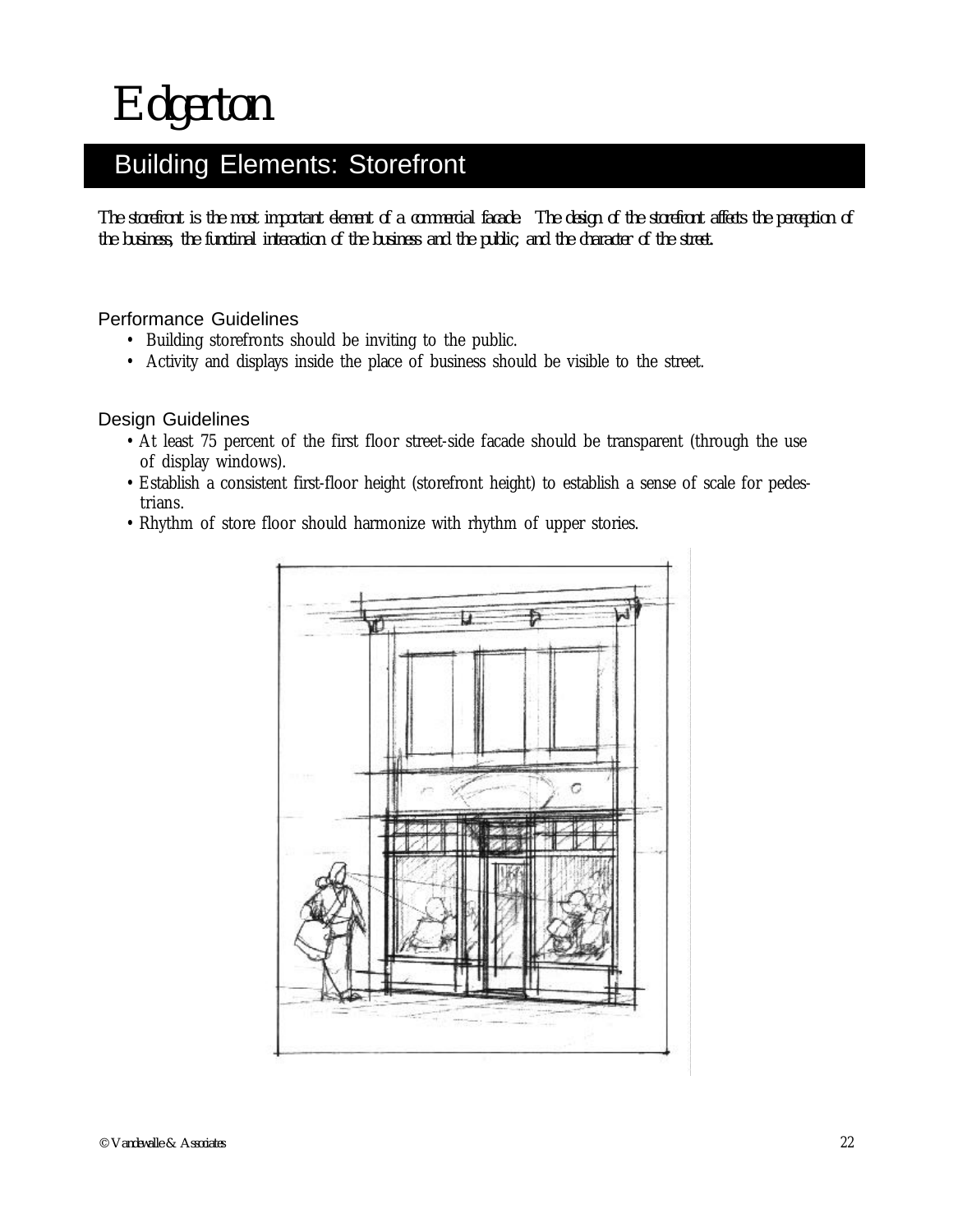## Building Elements: Roof/Cornice

*The roof form has a strong influence on the character of the building's form. The design of the roof and cornice affect our perception of the building's style, form, height, etc.*

### Performance Guidelines

- Create interest in building silhouette.
- Create interest in building silho<br>• Create continuity in roof types.

### Design Guidelines

- Maintain cornice lines of adjacent properties.
- Cornice style should match architectural style of building.
- Mansards or other exotic roof shapes should not be used.
- Roof forms in CBD shall be flat or gently sloped not visible from the street.



Not this...

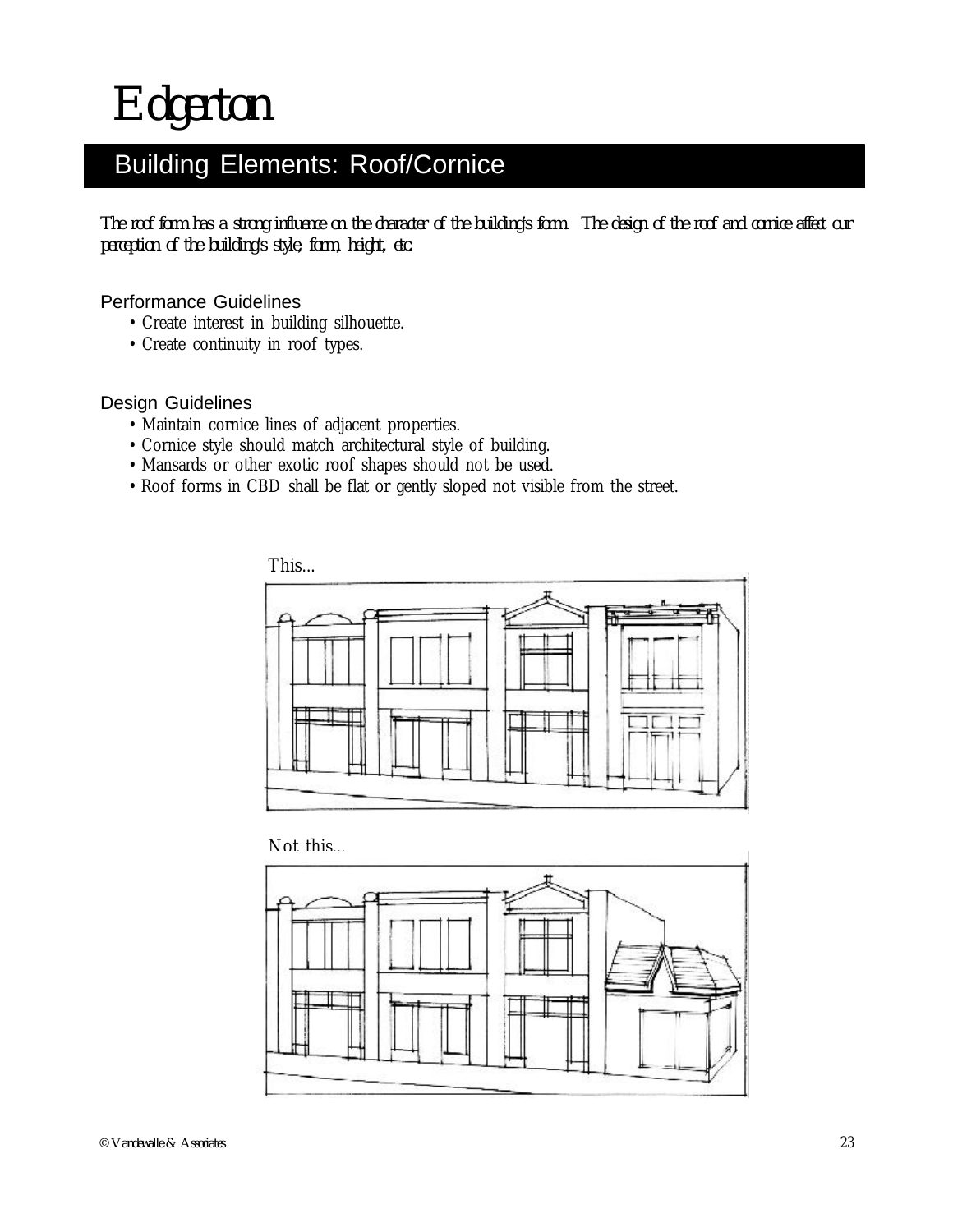### Building Appearance: Style

*Design styles tell the story of community. Styles have characteristics which can lend consistency to a community.*

### Performance Guidelines

- Enhance community's collection of architectural styles.
- Enhance community's collection of a<br>• Style should be appropriate to region.
	- New construction should not attempt to duplicate historic period.

- It is both difficult and costly to accurately replicate a historic period. Attempts to camouflage a new building should be avoided.
- Infill construction should embrace contemporary design, but also respond to the adjoining historical buildings.
- The new building should have a distinct, original character and should reflect certain qualities of the surrounding buildings.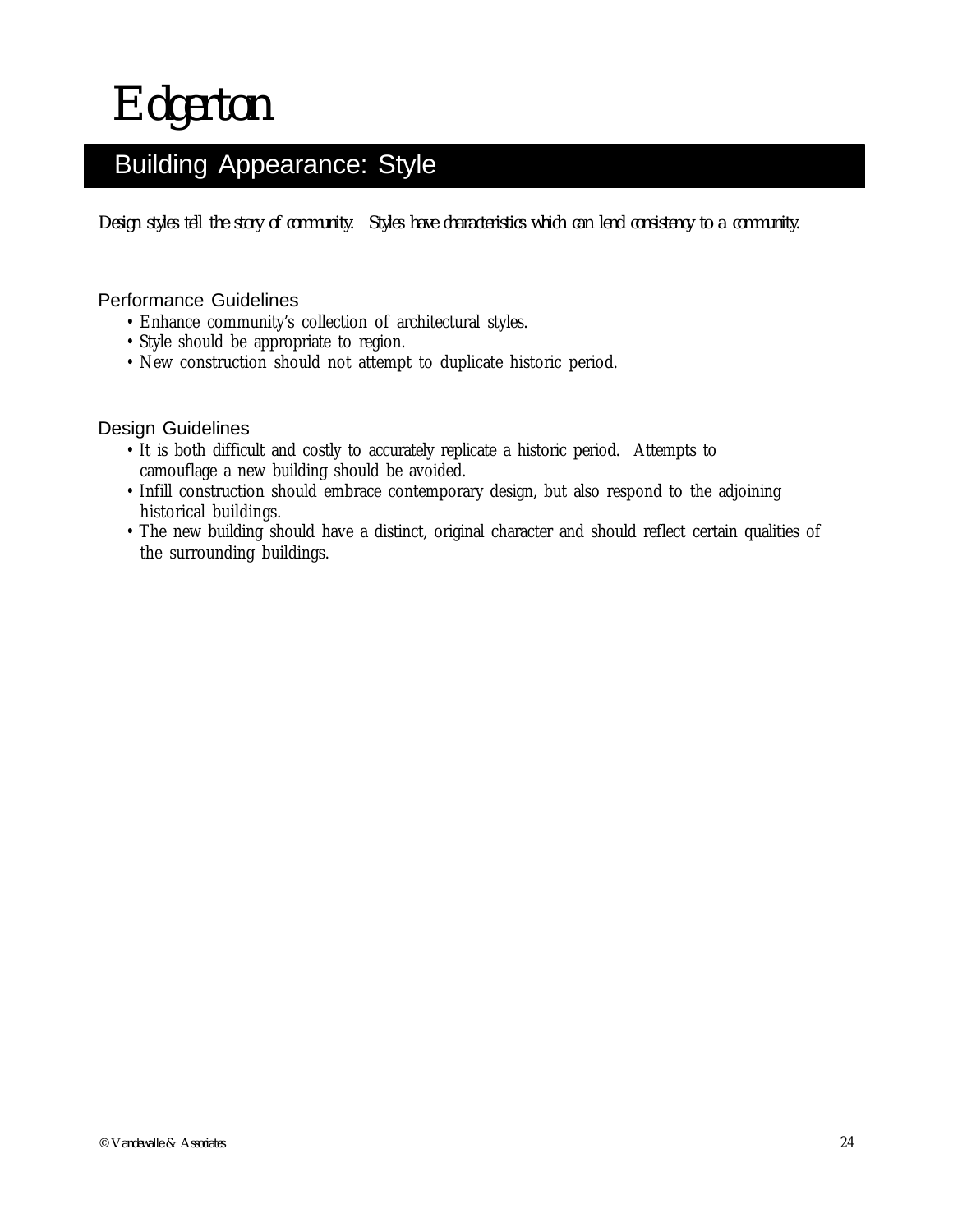## Building Appearance: Materials

*The materials of a building help to determine how well the structure blends in with its neighbors.*

### Performance Guidelines

• Reflect existing palette and local traditions.

- The new building should utilize the predominant colors and materials of the area.
- Use clear or slightly tinted glass; do not use mirrored, smoked, heavily tinted glass.
- Warm, small scale materials should be used on pedestrian accessible surface.
- Newer materials such as concrete block, poured in place concrete should not be used as finish material on front or visible facades.
- Asphalt shingle siding should not be permitted.
- CBD stone or brick facing should be of even coloration and consistent size.
- Cinder block, concrete block, concrete slab, or concrete panel should not be permitted.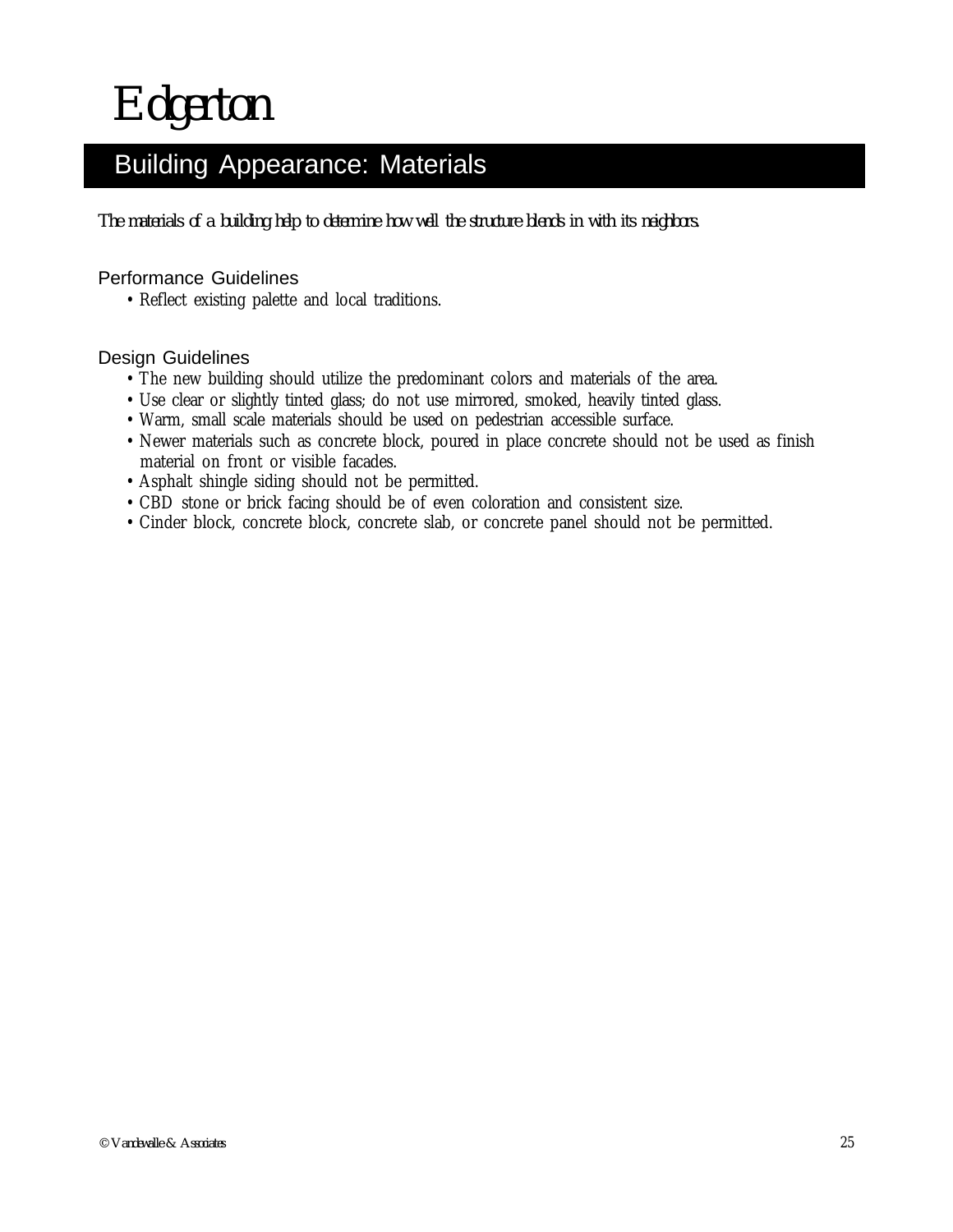### Building Appearance: Color

*The colors of a building are a large factor in determining how well the structure blends in with its neighbors.*

### Performance Guidelines

- Minimize discordant use of color.
- Minimize discordant use of color.<br>• Maximize color harmony within and between properties.

- Exterior colors shall be compatible and harmonious with existing buildings.
- Exterior color schemes shall be used consistently throughout the property, including on the both the upper and lower portions of buildings.
- Color combination schemes shall be limited to no more than three different colors for all the structures on the property.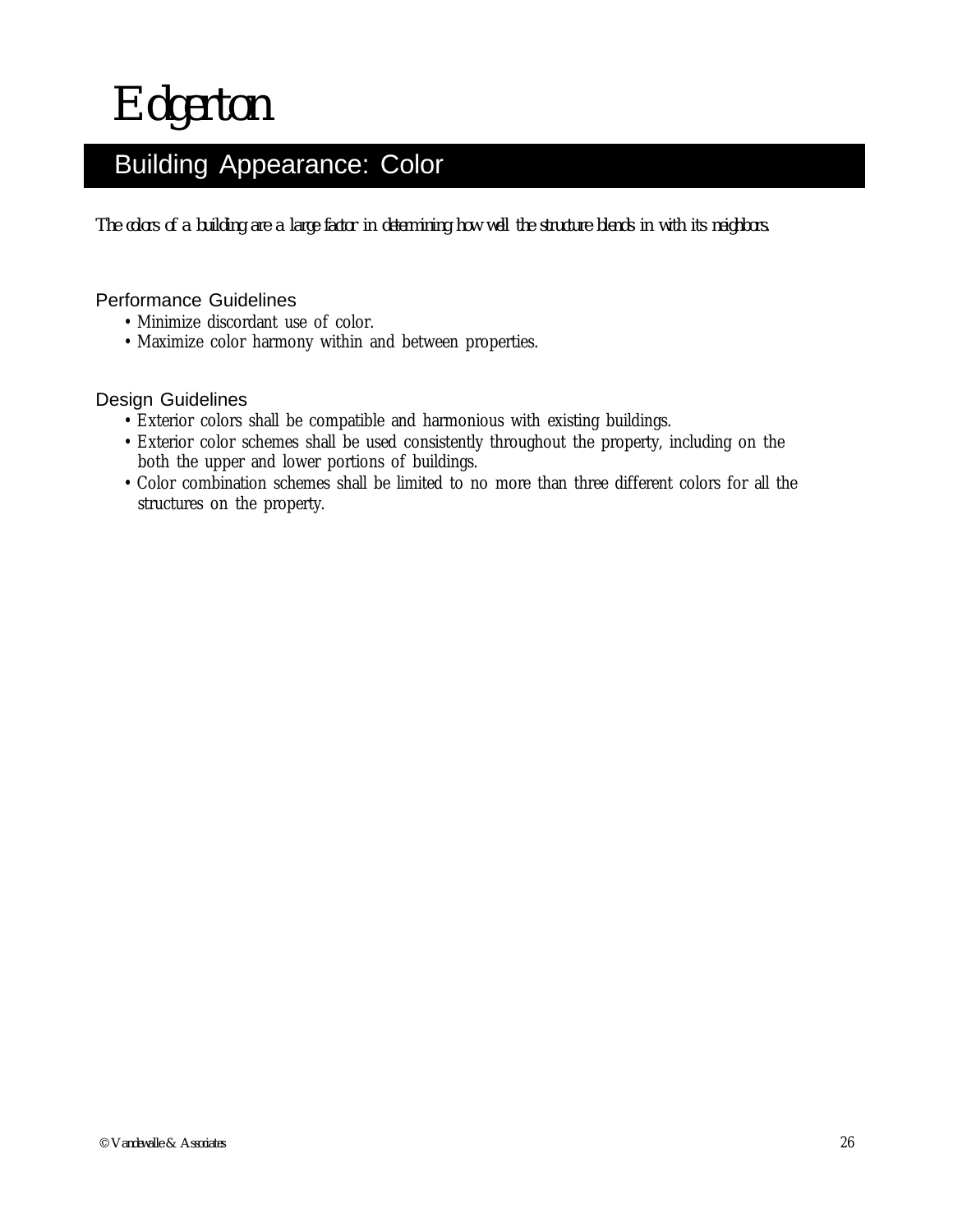## Building Appearance: Utilities

*Utilitarian features, if not integrated into design considerations, can detract from the site and building.*

### Performance Guidelines

• Minimize negative visual impact of utilitarian features.

- Avoid cluttering facades with brackets, wiring, meter boxes, antennae, gutters, downspouts, etc.
- Place roof-top utilities out of view from public rights-of-way through proper location on roof or site or through screening.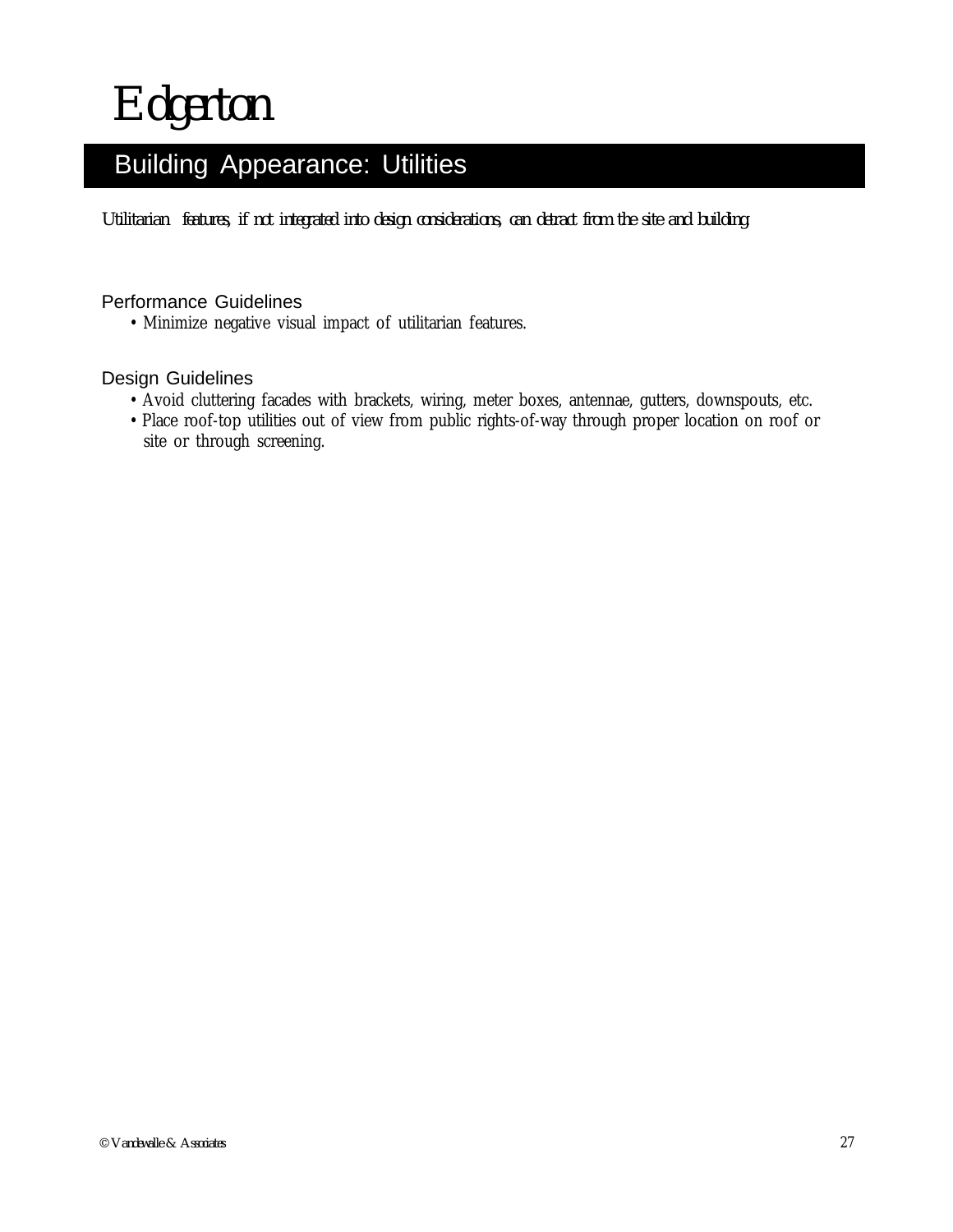*Edgerton*

## Signage: General

*Signs produce a lasting impression and an indication of the commercial health of a business district. One of the most important determinants of the visual character and coherancy of communities is signage.*

- Performance Guidelines<br>• Ensure that signs aid in orientation and adequately identify uses and activities to the public.
	- Discourage excessive visual competition in signage.
	- Reduce distractions and obstructions from signs.
	- To preserve or enhance City character by requiring new and replacement signage that is:
		- creative and distinctive
		- compatible with the surroundings
		- appropriate to the type of activity to which it pertains
		- expressive of the identity of individual proprietors or the community as a whole
		- appropriately sized in its context, so as to be readable

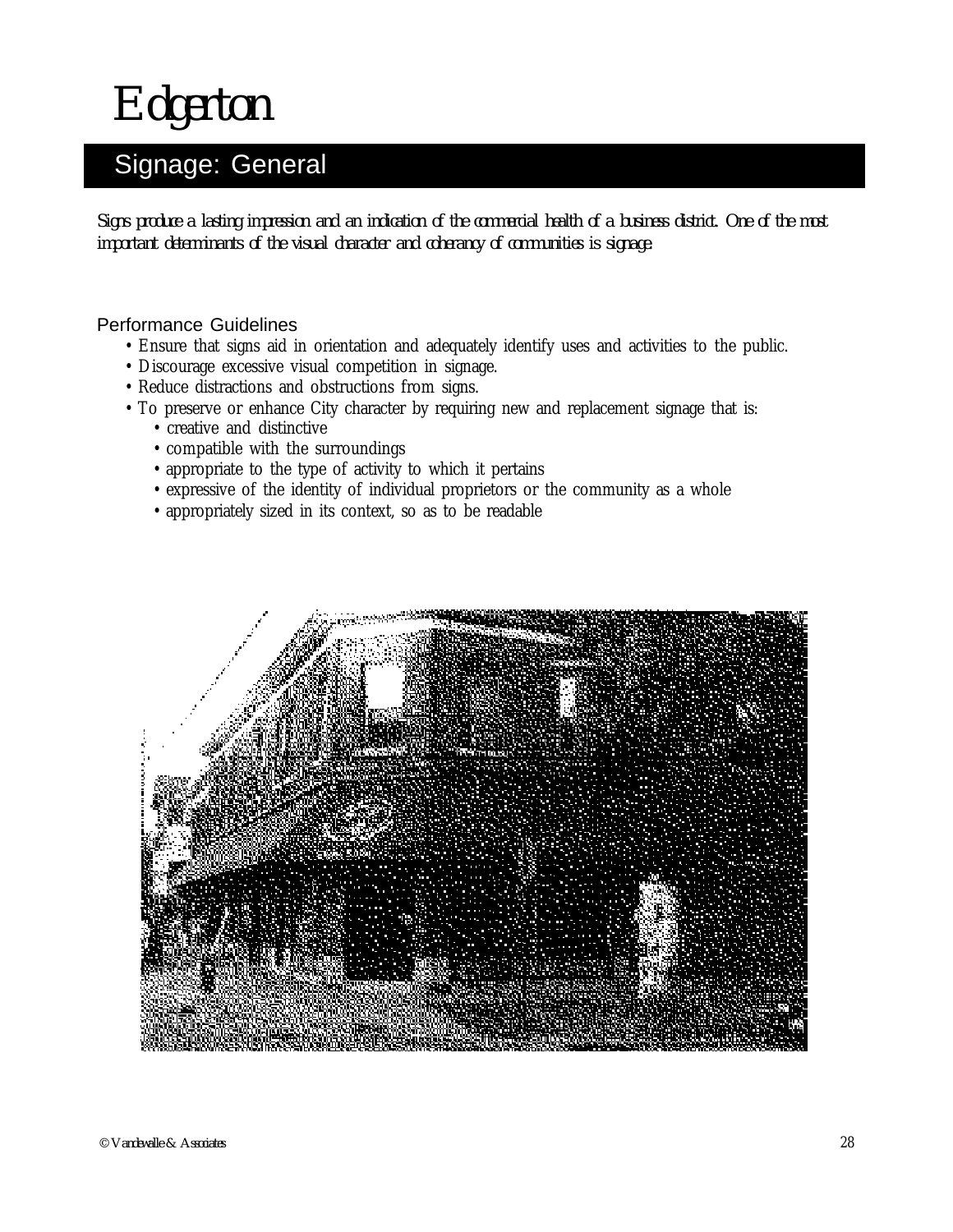*Edgerton*

## Signage: Type

*Signage types have a large impact on the appearance of a commercial districts.*

#### Performance Guidelines

- Increase readability of everone's signs.
- Decrease conflict between signs.
- Decrease conflict between signs.<br>• Increase integration with architectural features and character.
	- Decrease obstruction of architectural features.

- The following signs may be used for individual businesses (see additional guidelines): wall signs, projecting signs, and awning signs.
- Signs painted directly onto a window surface can often be quite effective. Appropriately designed neon window signs (with custom shapes and colors complementary to the building) are another option, and can add character to an establishment if sensitively handled.

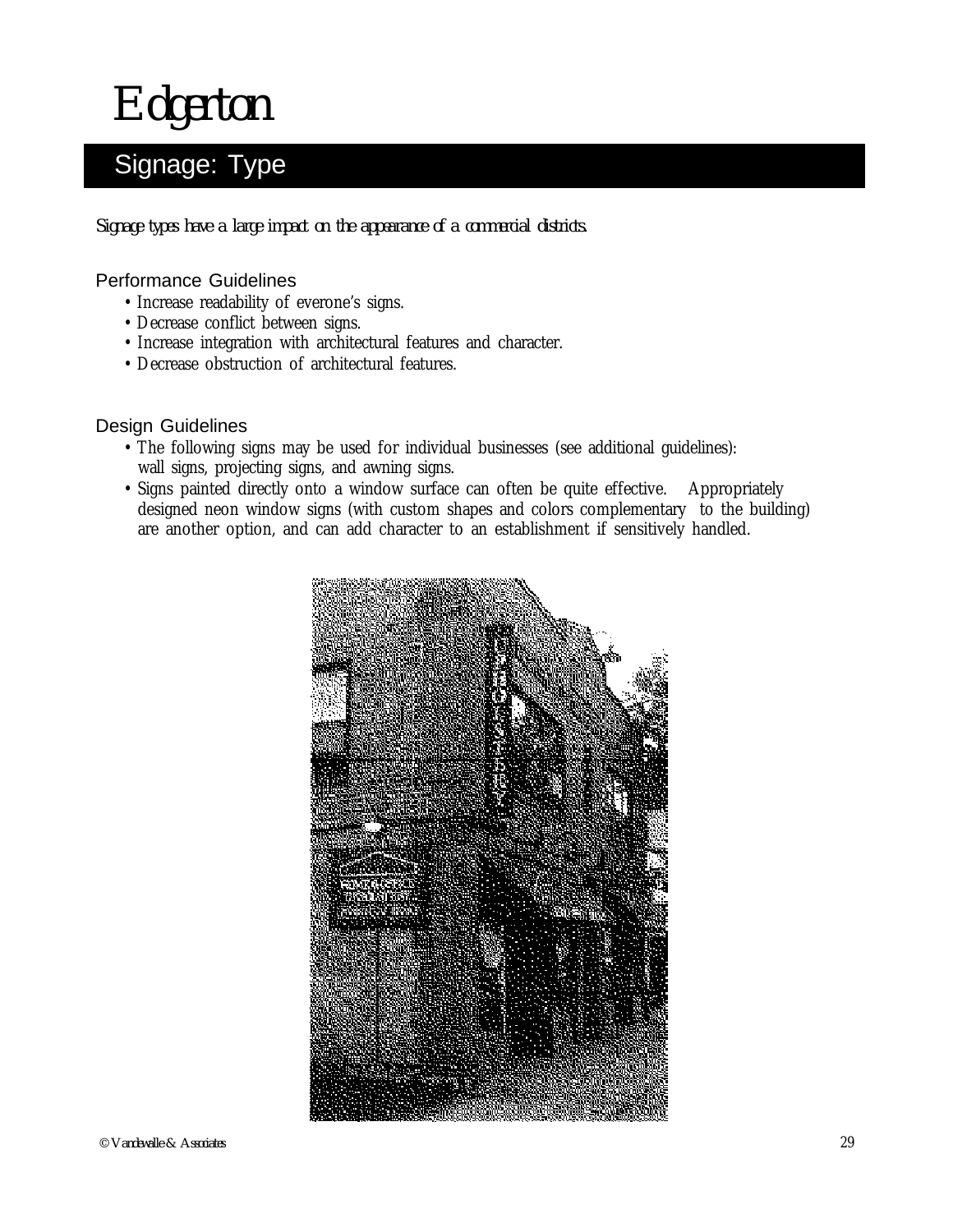### Signage: Location

*Consistency in sign location between businesses will influence visibility of signs, conflicts between signs, and integration with architectural character.*

### Performance Guidelines

- Increase readability of all signs.
- Increase readability of all signs.<br>• Decrease conflict between signs.
	- Increase integration with architectural features and character.
	- Decrease obstruction of architectural features.

- Signs should be concentrated near the pedestrian level in storefront areas or in the "information" or "signage" band above the storefront.
- Locating signs on the upper facades of buildings should be avoided in order to avoid visual clutter and obstructing important architectural features. Use of a conservative, well-designed banner or sign, meeting all other guidelines and well integrated with architectural elements, may be approved on an individual basis.
- Location of signs shall be integrated with architectural elements.
- Signs identifying commercial establishments should generally be placed within a long, continuous information band immediately above the storefront or should be applied directly onto the display window. The information band should generally be between 18 inches and 26 inches in its vertical dimension and must never be allowed to cover transom windows and other architectural details and elements.
- Signs on adjacent storefronts should be coordinated in height and proportion and, wherever possible should use the same sign format (or they should at least employ identical backgrounds).
- Wall signs should not extend higher than the eave line or top of the parapet wall of the principal building. Such signs should not extend above the lowest point of the roof, nor beyond the ends of the wall to which it is attached. No part of a wall sign, including the display surface, should extend more than 12 inches from the building surface.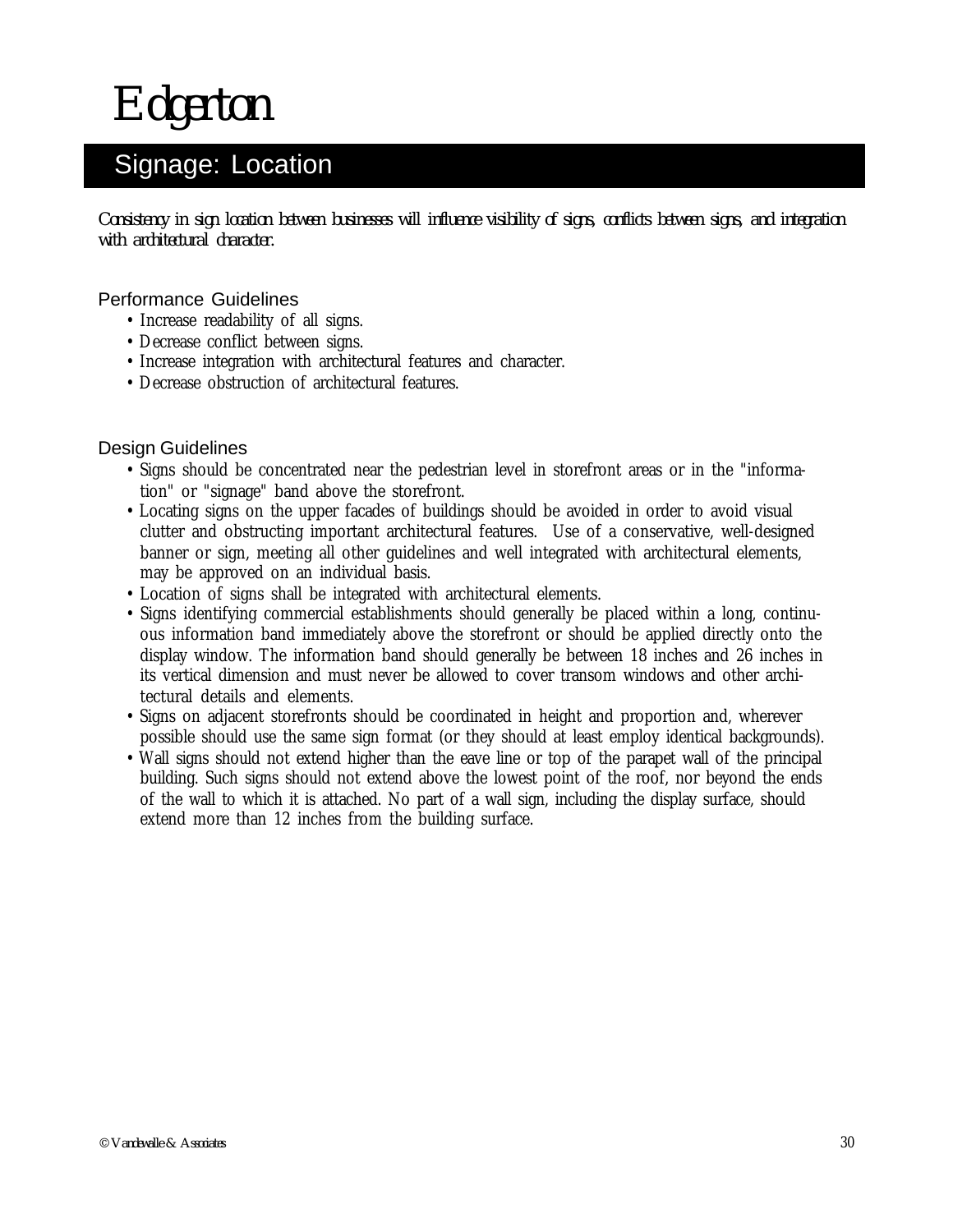### Signage: Number & Size

*Limitations on the number and size of signs for each business has a direct influence on the character of a community and its streets.*

### Performance Guidelines

- Increase readability of everone's signs.<br>• Decrease conflict between signs.
	- Decrease conflict between signs.
	- Increase integration with architectural features and character.
	- Decrease obstruction of architectural features.

- The number of signs per building is determined by the following guidelines:
	- There should be no more than one sign per occupancy.
	- Each ground floor occupant of a building may display one sign.
	- Each occupant in an upper level of a building may display one sign.
- Information band should generally be between 18 inches and 26 inches in its vertical dimension and must never be allowed to cover transom windows and other architectural details and elements.
- Projecting signs shall be no larger than 12 square feet.
- Signs in the downtown should relate to pedestrians and people moving in slow moving vehicles. Large, auto-oriented signs (pole or pylon signs) are inconsistent with both the scale of the downtown and its pedestrian character and therefore, they should be avoided.
- Window signs should not exceed more than 30 percent of the window area in which they are displayed.
- Appropriate dimensions are relative to the sign type and its location and placement. Smaller, simply designed signs are the easiest to read, and therefore, the most effective. The signs must not obscure important architectural details or features.
- The total area of signs on a building wall shall not exceed 2 1/2 square feet per linear foot of building, not to exceed 25 square feet.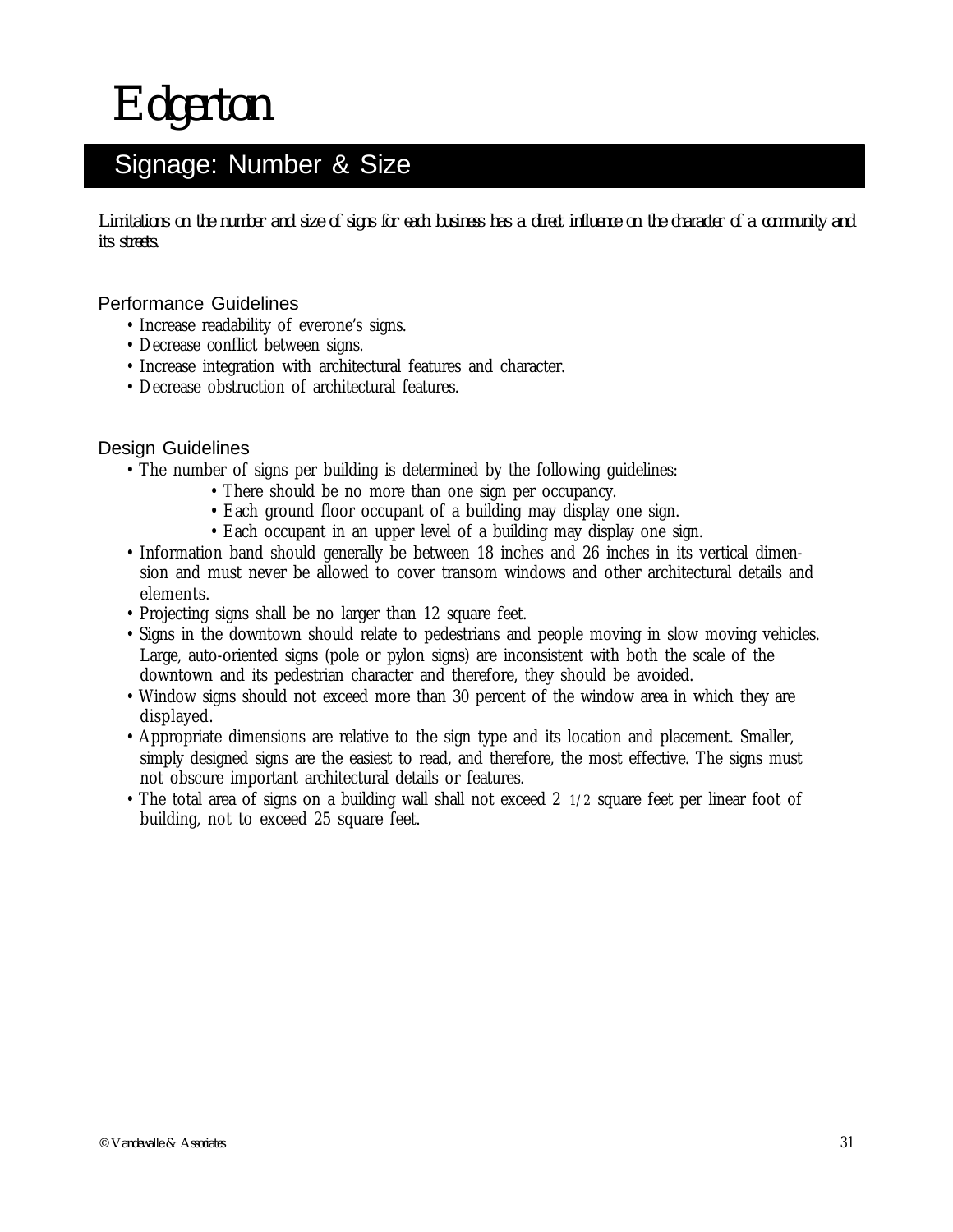### Signage: Style & Lettering

*The style and use of lettering on signs will influence visibility of signs and the integration with architectural character.*

### Performance Guidelines

- Increase readability of everone's signs.
- Increase integration with architectural features and character.

- Lettering styles should compliment the style and period of the building on which they appear. Traditional block and curvilinear styles that are easy to read are preferred. No more than two different type styles should be used on the same sign to avoid a cluttered appearance.
- Letters and symbols on the signs should conform to standards established throughout the downtown.
	- Individual letters or symbols may be attached to an awning, marquee, building surface, wall or signboard.
	- Letters or symbols should not project more than 12 inches from the building surface.
	- Such letters and symbols should not obscure the architectural features of the building to which they are attached.
	- Such letters and symbols should not extend above the lowest part of the roof, nor beyond the ends of the wall to which they are attached.
	- When a lot fronts on more than one street, the aggregate sign area facing each street frontage shall be calculated separately.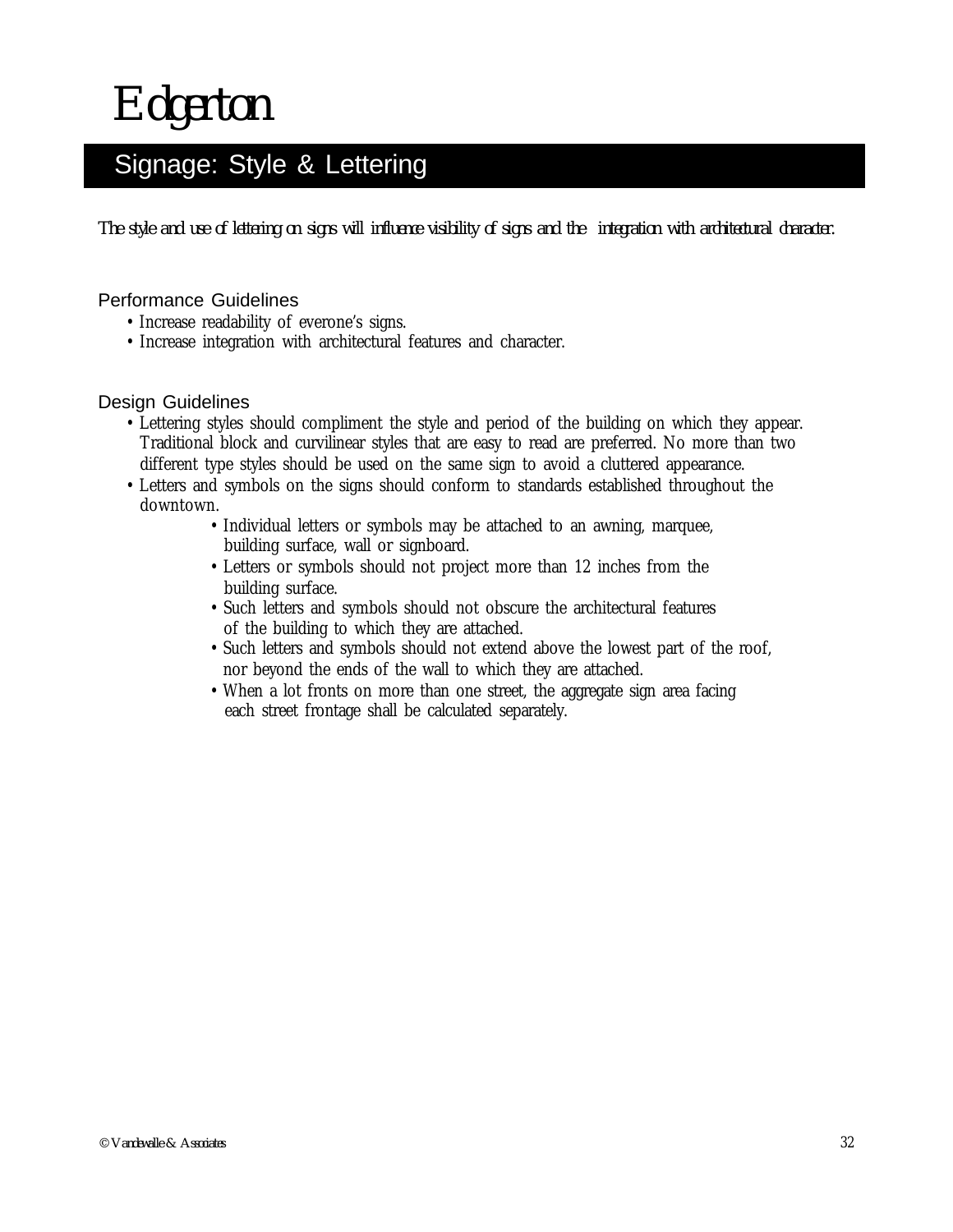## Signage: Material

*Use of materials in signs has a strong influence on the overall character of a community's commercial district.*

### Performance Guidelines

• Sign materials should be consistent with, or at least complement the original construction materials and architectural style of the building façade on which they are to be displayed.

- Natural materials such as wood and metal are much more appropriate than plastic. Internally lit plastic signs are out of context with the period and styles that are encouraged in the downtown and are often the most offensive type of signage in such areas.
- Permitted sign materials include glass, plastic, wood, brass, metal leaf, metal plates, canvas or related fabric, or etched glass, stone or concrete.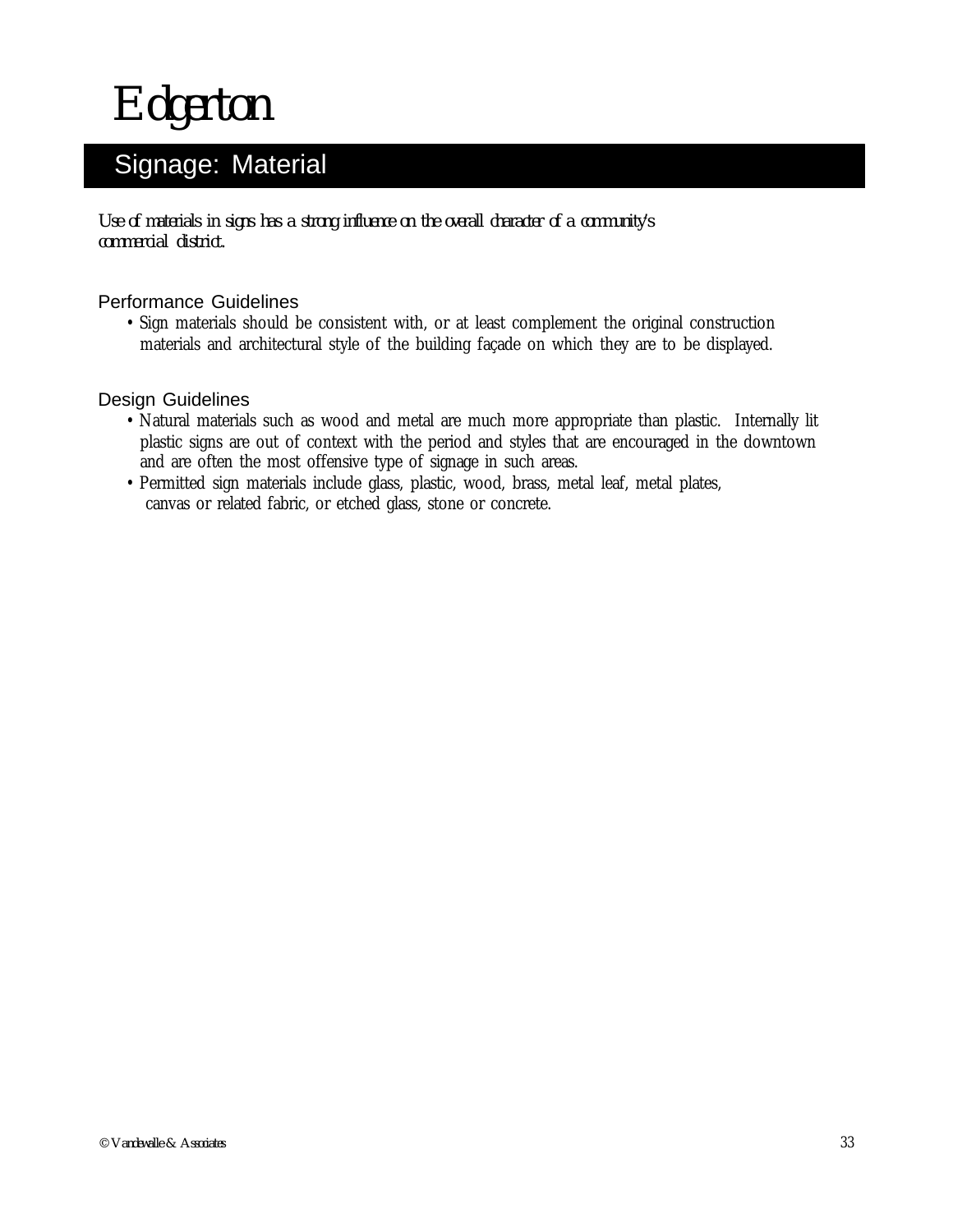### Signage: Color & Illumination

*Consistency in use of color pallettes and restricted use of illumination techniques can enhance the day and night time impression of a commercial district.*

#### Performance Guidelines

- Increase readability of everone's signs.<br>• Decrease conflict between signs.
	- Decrease conflict between signs.
	- Increase integration with architectural features and character.

- Illumination of exterior signage shall be limited to shielded spotlight.
- Flashing signs are not permitted.
- Sign color should adhere to the following guidelines:
	- Sign colors should be chosen to complement, not clash, with the facade color of the building.
	- Signs should normally not contain more than three colors, except in instances of illustration. Dark backgrounds with light colored lettering are preferred.
	- Examples of preferred background colors are burgundy, red, forest green, chocolate brown, black, charcoal, and navy blue.
	- Preferred lettering colors are ivory, white, or gold. "Day glow" colors should be prohibited.
- The type of lighting that is most appropriate to the character of the downtown is direct illumination from a shielded source of light. Internal illumination is generally out of character for the area. Exceptions can be made, however, for contemporary "infill" buildings which, where internally lit signs with opaque backgrounds and glowing translucent letters may be permitted. Also, individual solid metal letters with internal lighting tubes that backlight the wall in a "halo" effect may also be used.
- Neon window signs may be permitted in cases where they are custom designed to be compatible with the building's historic and/or architectural character. Neon signs should meet the same dimensional requirements as other signs in the downtown.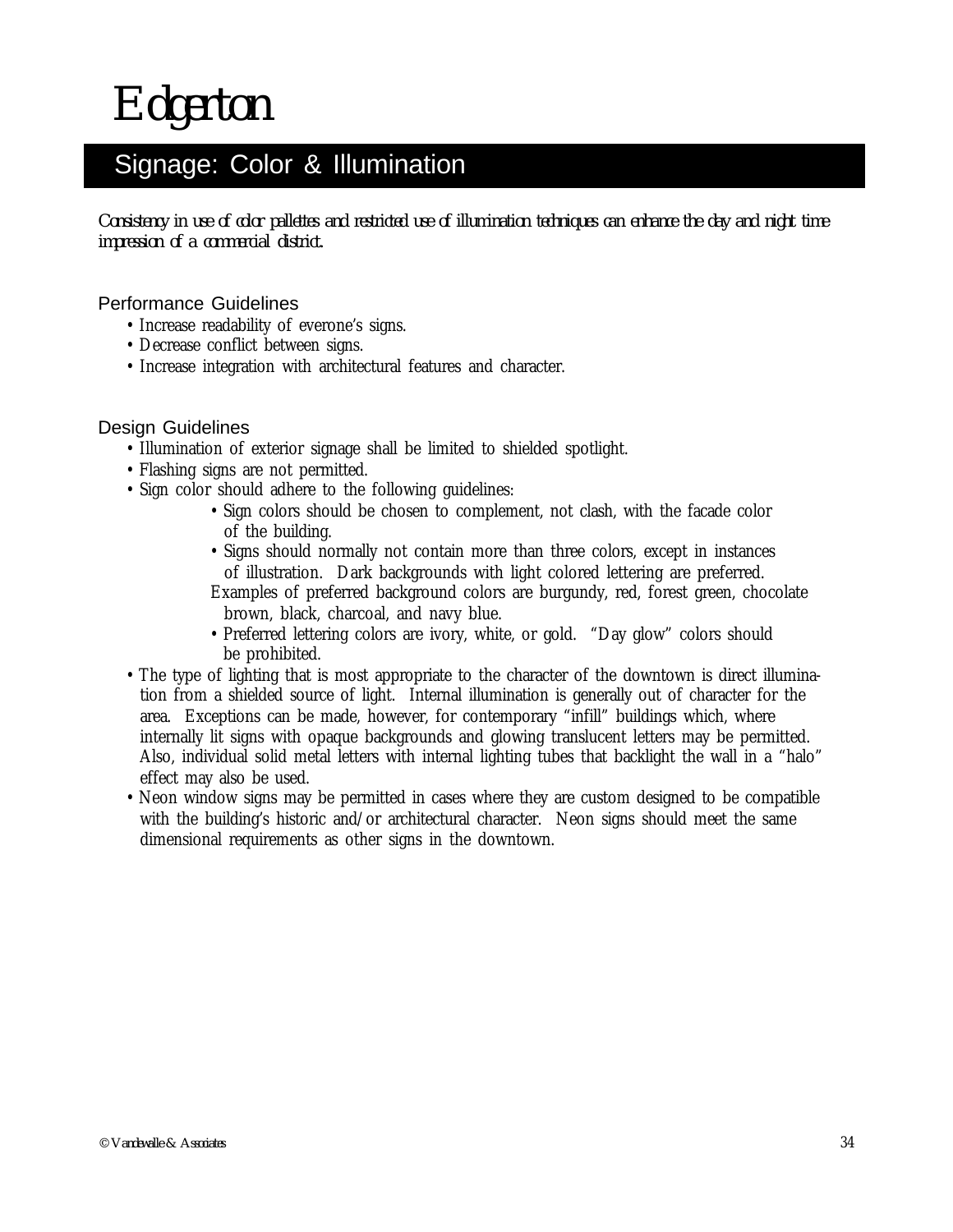*Edgerton*

## Signage: Wall

*Appropriate use of wall signs provides a functional and aesthetic addition to a business.*

#### Performance Guidelines

- Increase readability of everyone's signs.
- Decrease conflict between signs.
- Increase integration with architectural features and character.
- Decrease obstruction of architectural features.

- Wall signs should not project more than 12 inches from the building surface.
- Such signs should not obscure architectural features of the building.
- Where a lot fronts on more than one street, the aggregate sign area facing each street frontage should be calculated separately.
- Where two or more wall signs are affixed to one wall, the gross display area should be the sum total area of all signs.
- Wall signs should not extend higher than the eave line or top of the parapet wall of the principal building. Such signs should not extend above the lowest point of the roof, nor beyond the ends of the wall to which it is attached. No part of a wall sign, including the display surface, should extend more than 12 inches from the building surface.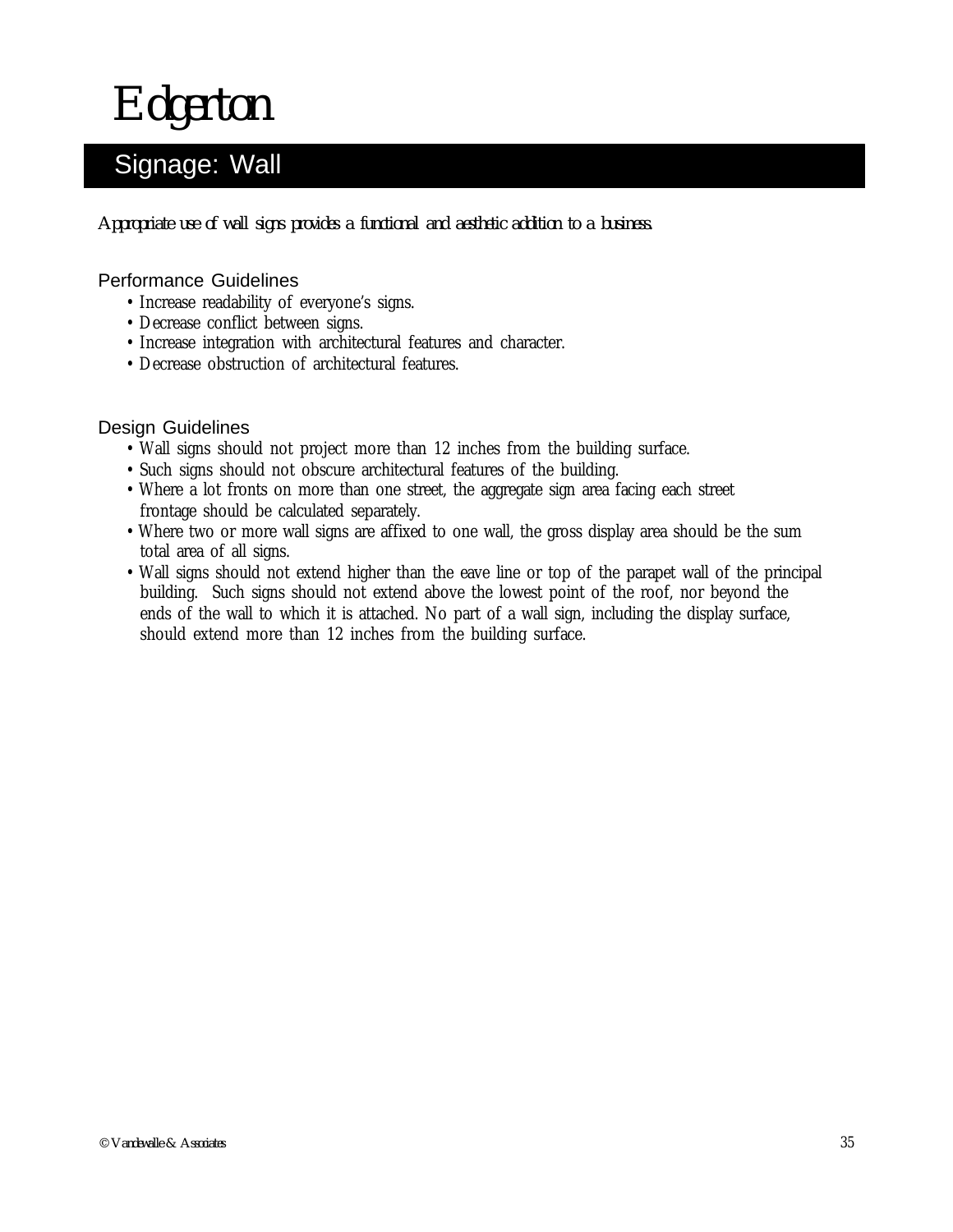## Signage: Awnings

*Appropriate use of awning signs provides a functional and aesthetic addition to a business.*

#### Performance Guidelines

- Increase readability of everyone's signs.
- Decrease conflict between signs.
- Increase integration with architectural features and character.
- Decrease obstruction of architectural features.

- Awnings: size, color and placement should complement the architectural character of the building.
- Soft, weather-treated canvas or vinyl materials which allow for flexible or fixed installation shall be used.
- Awning signs should be painted on or attached flat against the surface of the awning, but not extend beyond the valance or be attached to the underside.
- Letters on awning signs should not exceed 10 inches in height.
- A minimum of 7 feet above sidewalk level should be allowed for pedestrian clearance.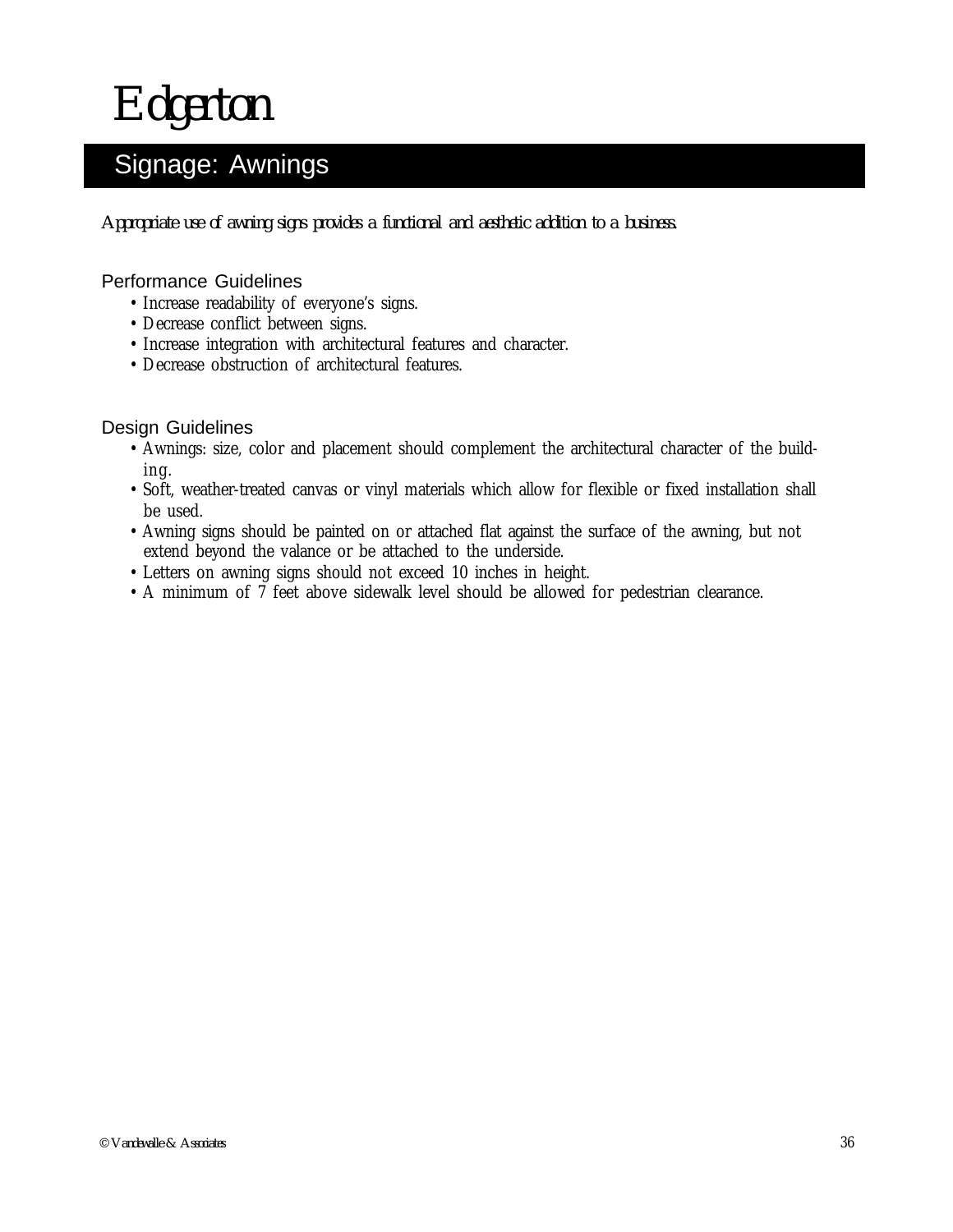### Signage: Three Dimensional

*Appropriate use of three-dimensional signs provides a functional addition to a business.*

### Performance Guidelines

- Increase readability of everone's signs.
- Decrease conflict between signs.
- Decrease conflict between signs.<br>• Increase integration with architectural features and character.
	- Decrease obstruction of architectural features.

- Projecting signs, if flat, should not exceed 12 square feet.
- The total area of a three dimensional sign should be determined by enclosing the largest crosssection of the sign in an easily recognizable geometric shape and computing its area.
- The sign should be hung at right angles from the building and should project no more than 4 feet from the building or one-half of the sidewalk width, whichever is less.
- The supporting framework should be in proportion to the size of such sign.
- Signs that project over a public right of way (including sidewalks) should be covered by a public liability insurance policy, which names the community as the insured party.
- The top of the sign may be suspended in line with one of the following, whichever is the most successful application of scale, linear continuity, and visibility as determined by the Historic Commission:
	- Suspended between the bottom sills of the second story windows and the
	- top of the doors and windows of the ground floor; or, • The lowest point of the roof of a one story building.
- A projecting sign should have a minimum clearance of 10 feet above grade when located adjacent to or projecting over a pedestrian way. If projecting over a driveway or alley, the clearance should be at least 15 feet.
- Free standing pole signs should not exceed 25 feet in height and 10 square feet in area.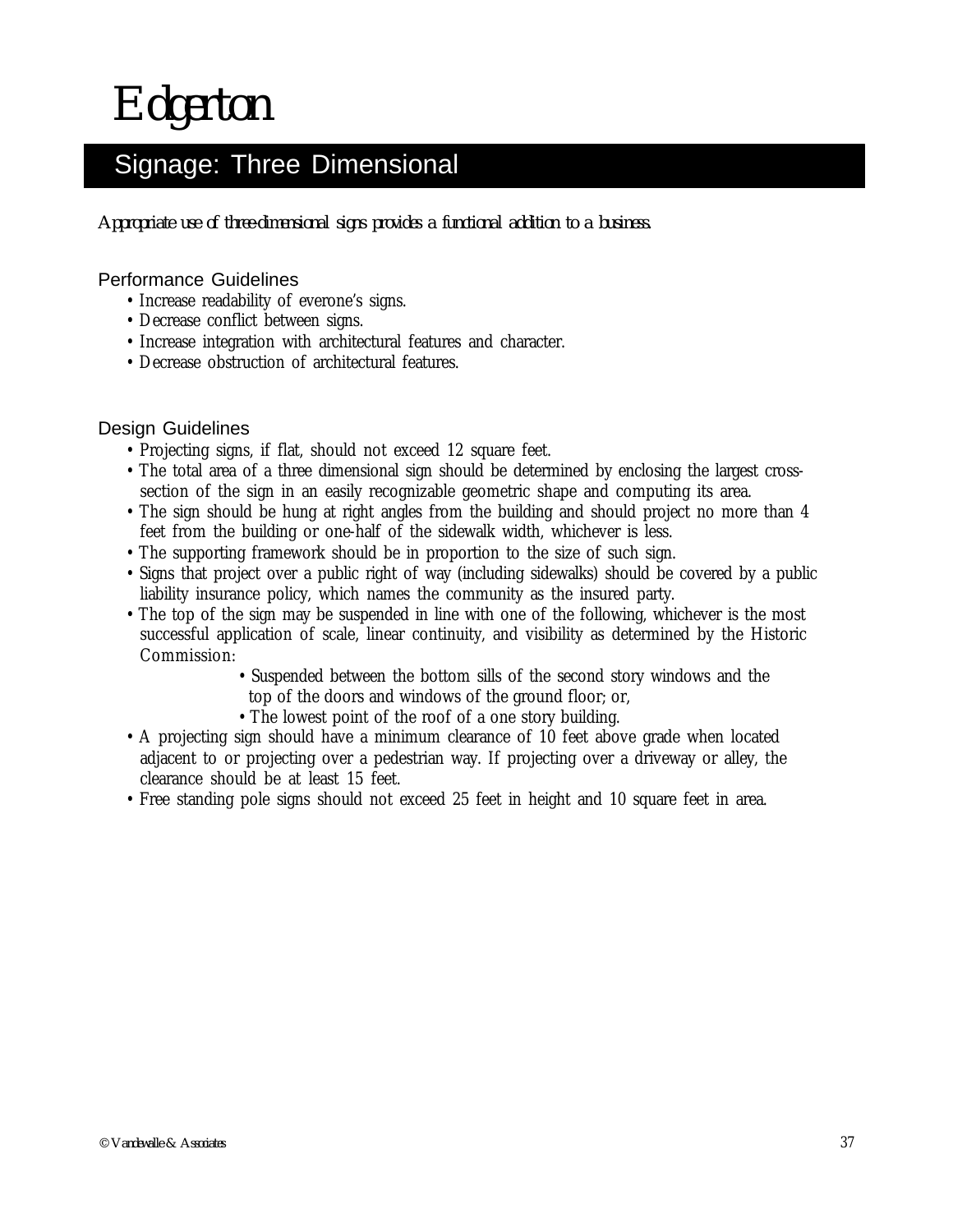### Amenities: Landscaping

*Well-placed use of landscape materials can enhance a site and its building.*

### Performance Guidelines

- Complement site and building design.
- Screen undesirable views.<br>• Provide shade.
	- Provide shade.

- One canopy tree shall be provided within, or within 5 feet of the edge of, on-site paved areas for every 2,000 square feet of paved area.
- All areas which are not covered by impervious paving or structures shall be covered with vegetative groundcover.
- Base of freestanding signs shall be concealed by plant material.
- The use of vegetation and various hardscape elements helps separate and contain pedestrians and vehicles to their respective areas.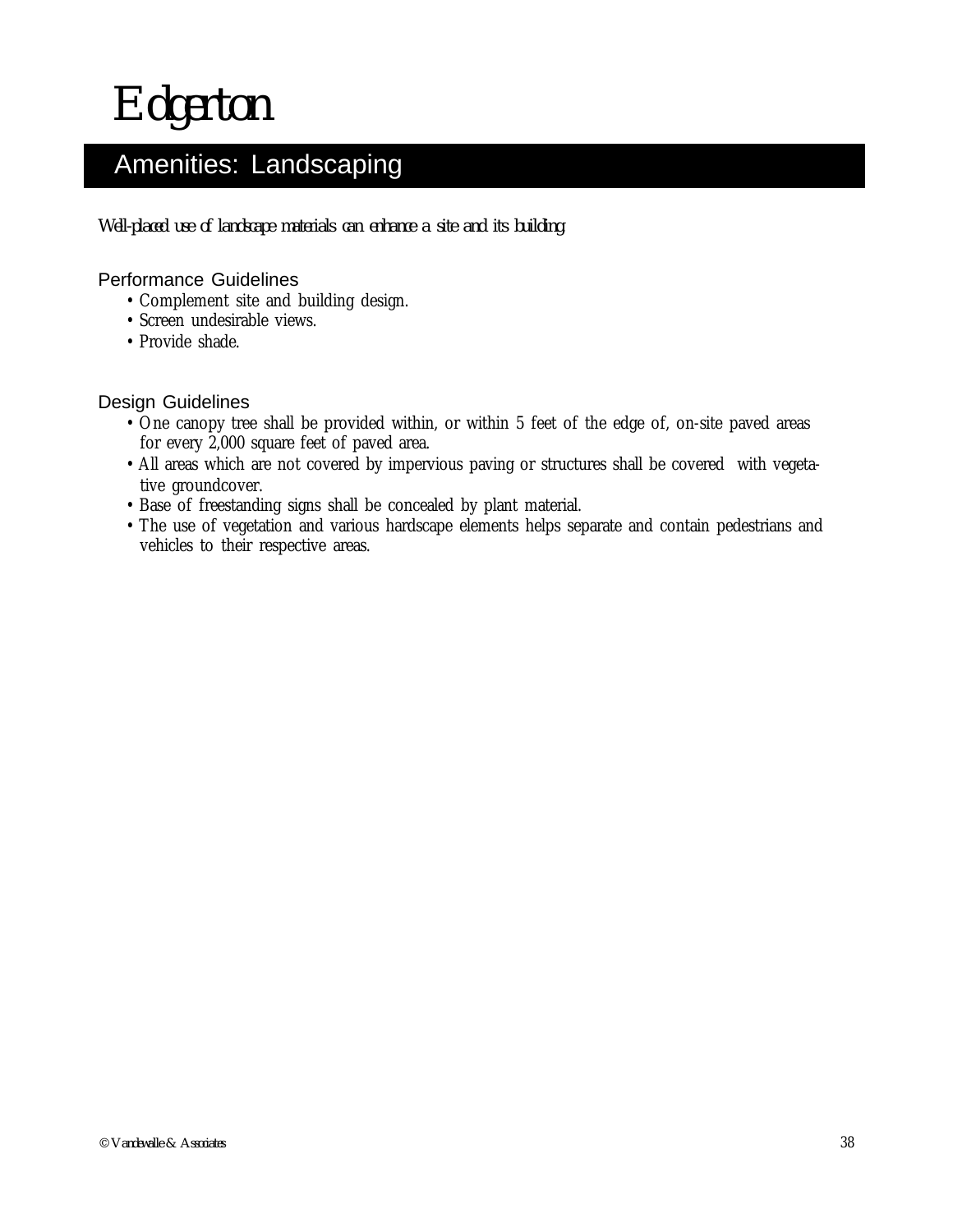### Amenities: Street Furniture

*Well-placed use of street furnishings can enhance a site and its building.*

Performance Guidelines<br>• Provide safe, clean, functional site.

- Provide benches where people need to wait or enjoy watching.
- Provide lighting at corners and walkways.
- Provide trash receptacles where easily maintained and where people wait.
- Exterior lighting shall be compatible and harmonious with the general design theme.
- Design, color, height, location, and light quality of on-site pedestrian scaled lighting shall be consistent with and complement the district's character.
- Design, color, height, location, and light quality of on-site vehicular scaled lighting shall be consistent with and complement the district's character.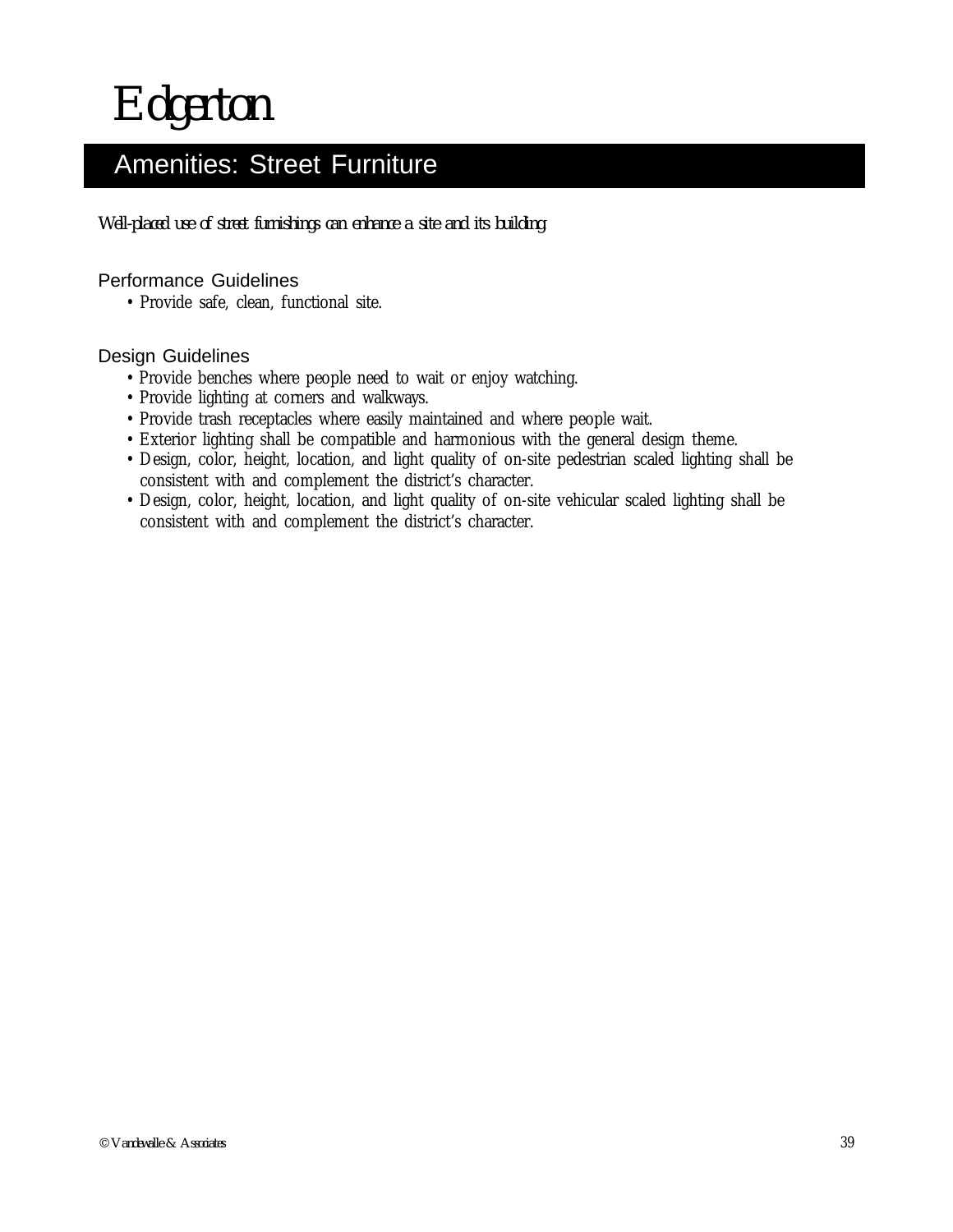## Amenities: Screening

*The impact of unavoidable undesirable views can be minimized through the use of landscape and hardscape screening techniques.*

### Performance Guidelines

- Minimize the impact of undesirable views.
- Maintain the pedestrian scale at the street level by continuing the street facade and masking the gap created by the drive and parking.

- On-site paved areas, including parking lots, loading areas, circulation drives, and patios shall be be screened from the view of the public rights-of-way and adjoining properties.
- Trash storage areas, air conditioning units, and related storage and utility areas and components shall be fully screened from the view of adjoining properties, public rights-of-ways and customer areas.
- When using hardscape elements, use materials that are similar in texture, material, and color to the materials which are used on the surrounding buildings.
- Commonly used buffers include the following:
	- Walls, fencing, & arbors
	- Upraised planters
	- Combination shrub/tree plantings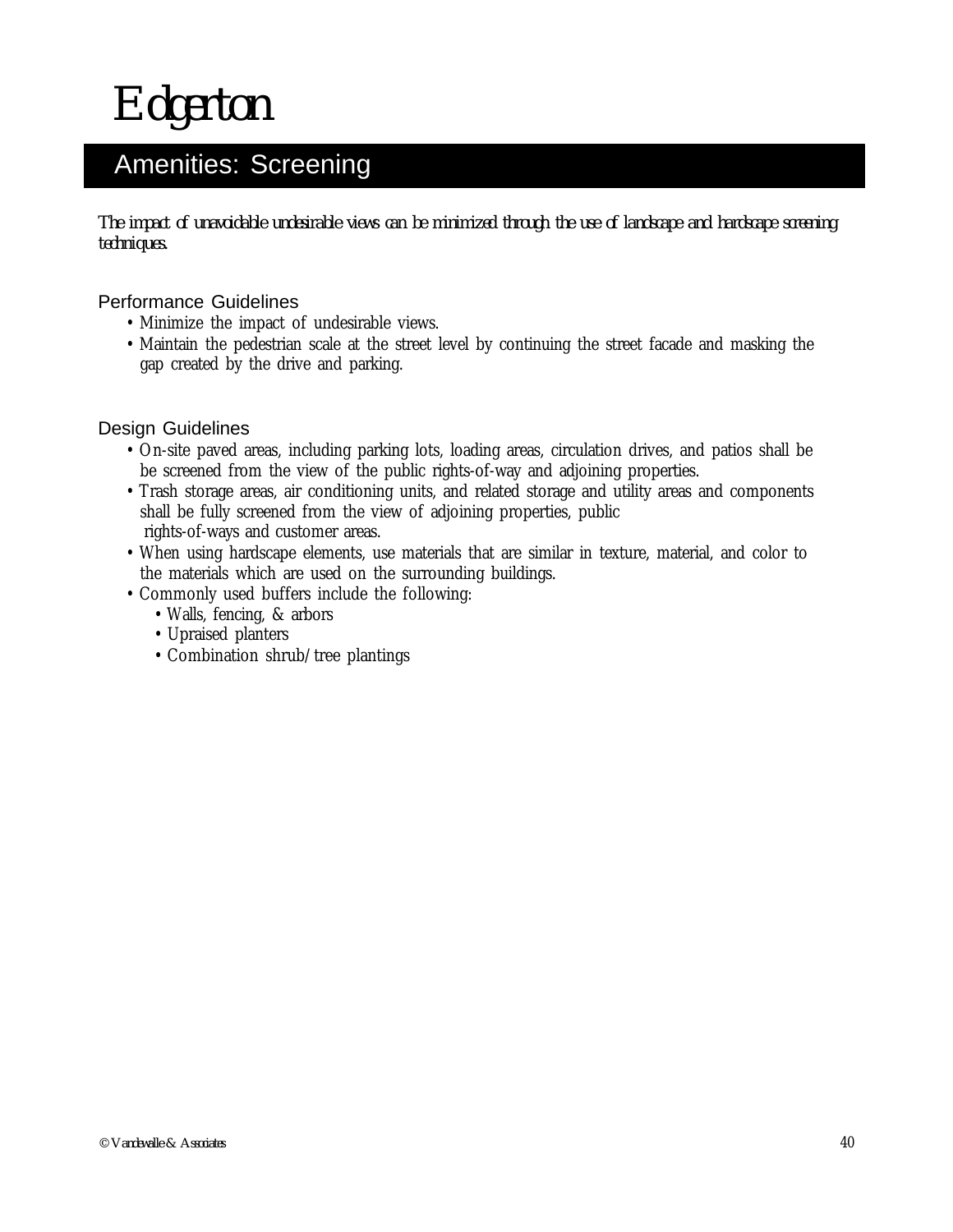*Edgerton*

### Parking Location

*Parking is an integral component of downtown development and important to business accessibility. Public and private parking lots can, however, also detract from the appearance of the downtown.*

#### Performance Guidelines

- Provide adequate parking for downtown businesses.
- Provide adequate parking for downtown businesses.<br>• Preserve the pedestrian-friendly nature of a downtown streetscape.

- Parking lots should be sited at the rear or the interior side of the building in order to minimize gaps in the continuous building facades of the street.
- When parking lots are sited behind a building, it is preferred that they are accessed by an alley. This minimizes gaps that would otherwise be created by on-street driveways.



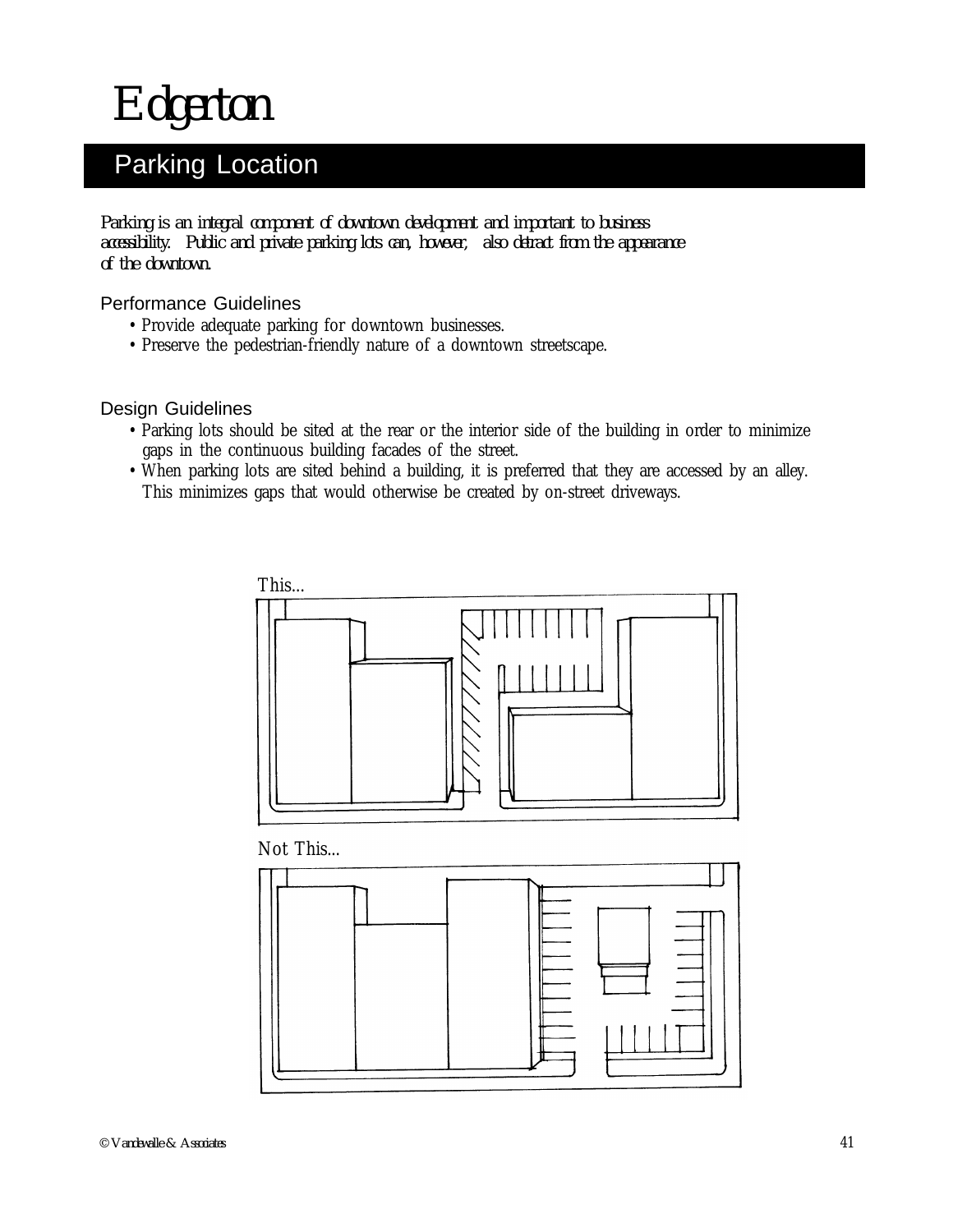*Edgerton*

### Parking Buffering

*The visual impact of parking areas can distract from the appearance of a property or streetscape.*

#### Performance Guidelines

- Preserve pedestrian friendly nature of downtown streetscape.
- Separate pedestrians and vehicles.

#### Design Guidelines

- When it is necessary to place parking lots in-between buildings, rather than behind, they should be buffered from the street side by either architectural elements or plantings.
- Continue the face of the street facade by locating screening in line with adjacent facades.
- Commonly used buffers include the following:
	- Walls, fencing, & arbors
	- Upraised planters
	- Combination shrub/tree plantings
- When using hardscape elements, use materials that are similar in texture, material, and color to the materials which are used on the surrounding buildings.



Not This...

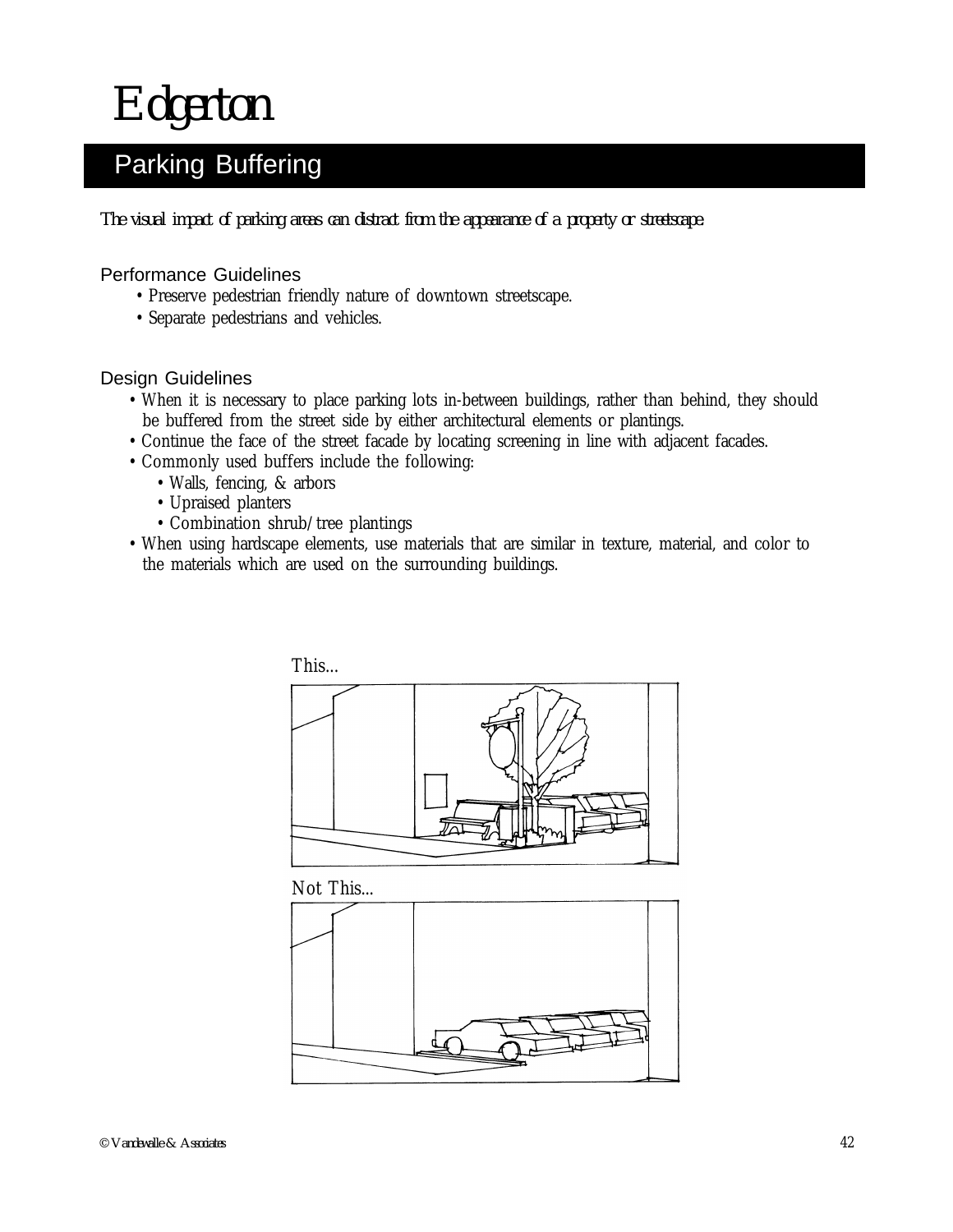## Building Location

*A primary consideration of redevelopment of a property is the location of the building on the site.*

### Performance Guidelines

- Maximize presence of building on street.
- Minimize impact of parking.
- Minimize impact of parking.<br>• Maintain existing enclosure of streetscape.
	- Maximize pedestrian accessibility.

- Locate building at streetside of lot with parking in rear or side.
- Minimize setback of street facade.
- Construct facades in alignment with neighboring building facades (CBD infill).
- On corner lots, place buildings (versus parking lots) at the corner of site . These buildings will also serve as landmarks and provide a sense of enclosure at intersections.
- Use building to screen parking lots.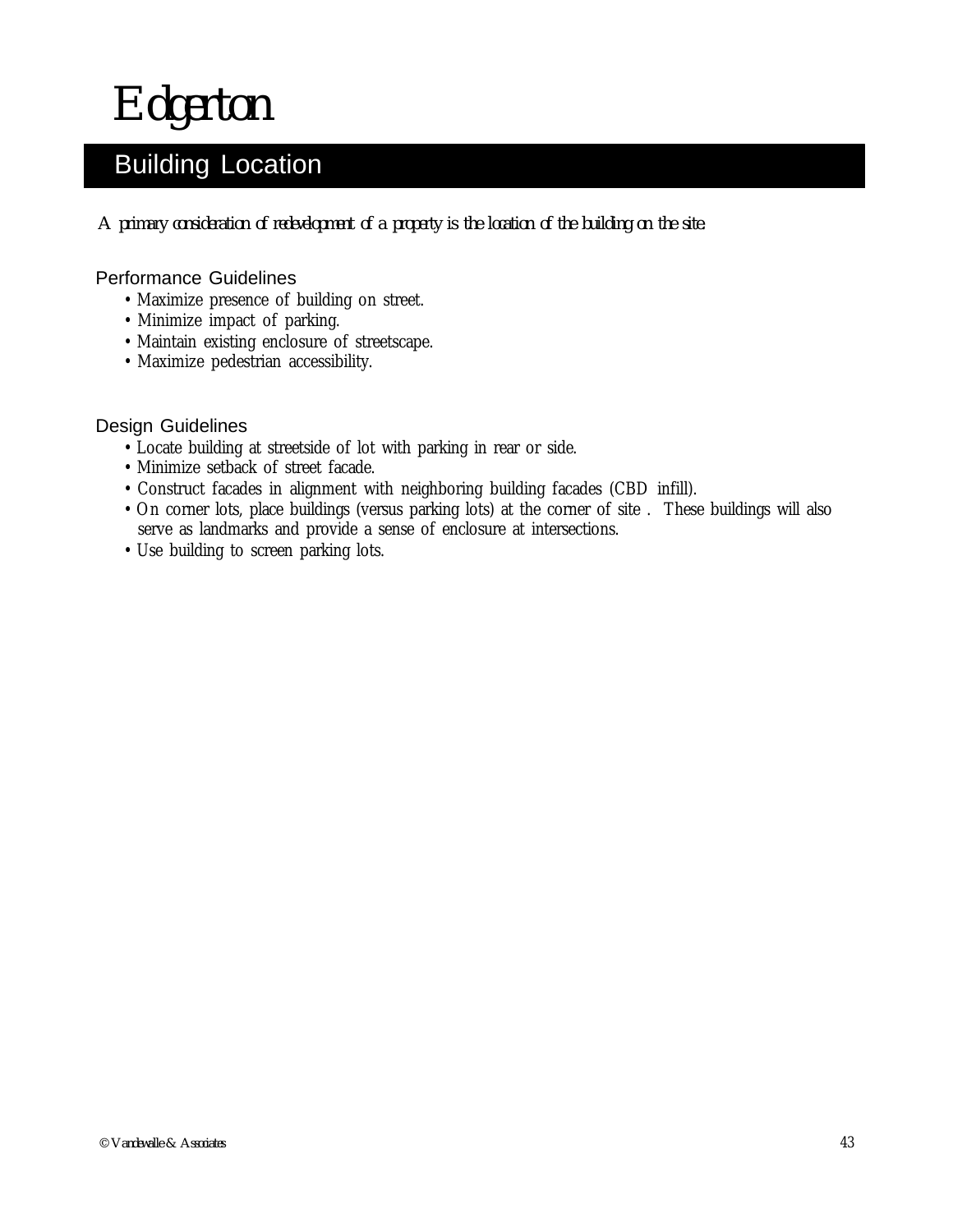## Public & Service Entry Locations

*The location of public and service entries to a facility can influence the functional and commercial success of the property.*

### Performance Guidelines

- Maximize accessibility of public entries.
- Maximize accessibility of public entries.<br>• Minimize impact of undesirable views of service areas.

- Locate pedestrian entry on street side of building.
- Locate service areas which require docking loading area at rear or side hidden from street.
- Provide additional entry where off-street parking is provided at rear or side.
- Service entries design should harmonize with building design through color, materials, and signage.